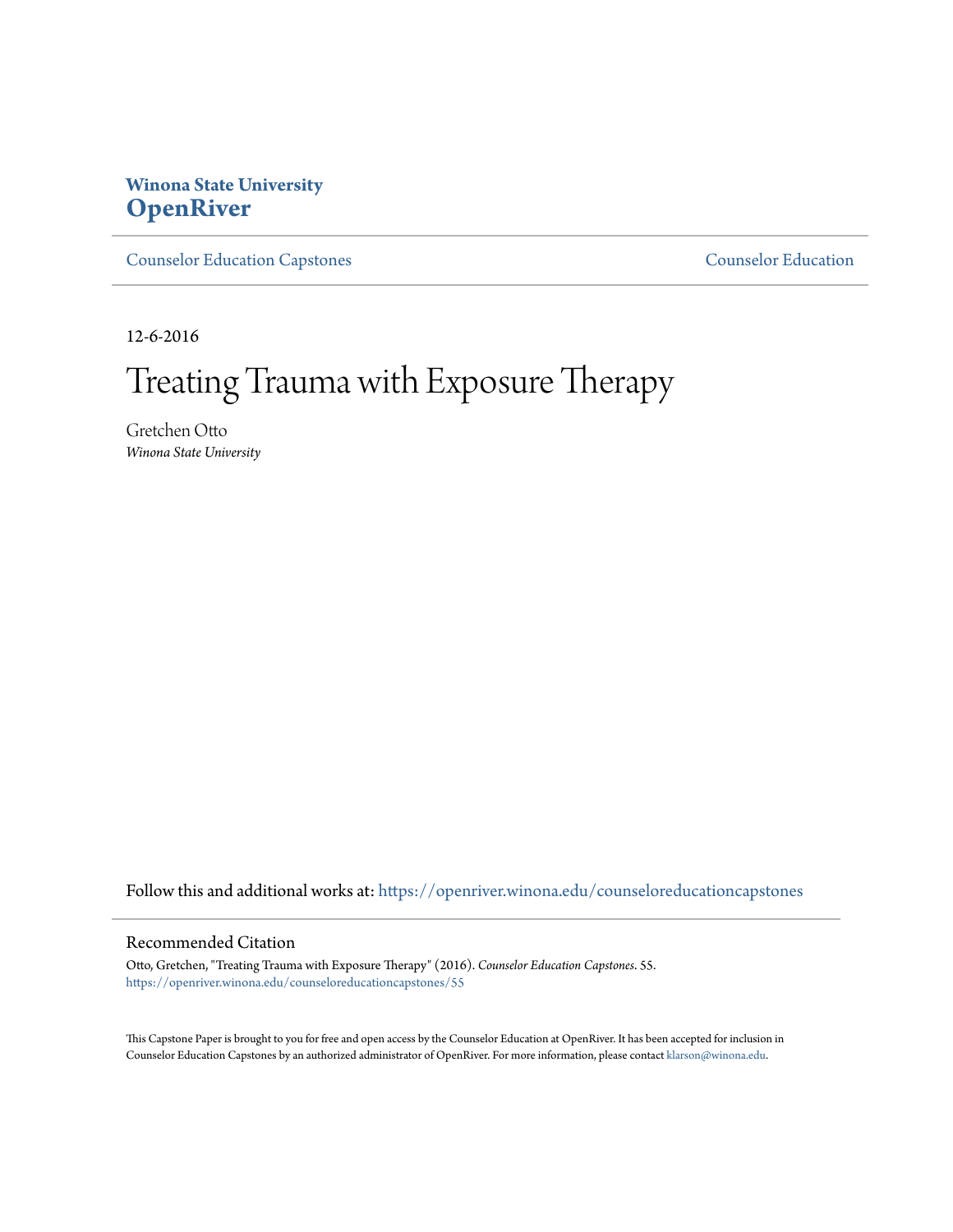# TREATING TRAUMA WITH EXPOSURE THERAPY

Gretchen Otto

A Capstone Project submitted in partial fulfillment of the

Requirements for the Master of Science Degree in

Counselor Education at

Winona State University

Fall 2016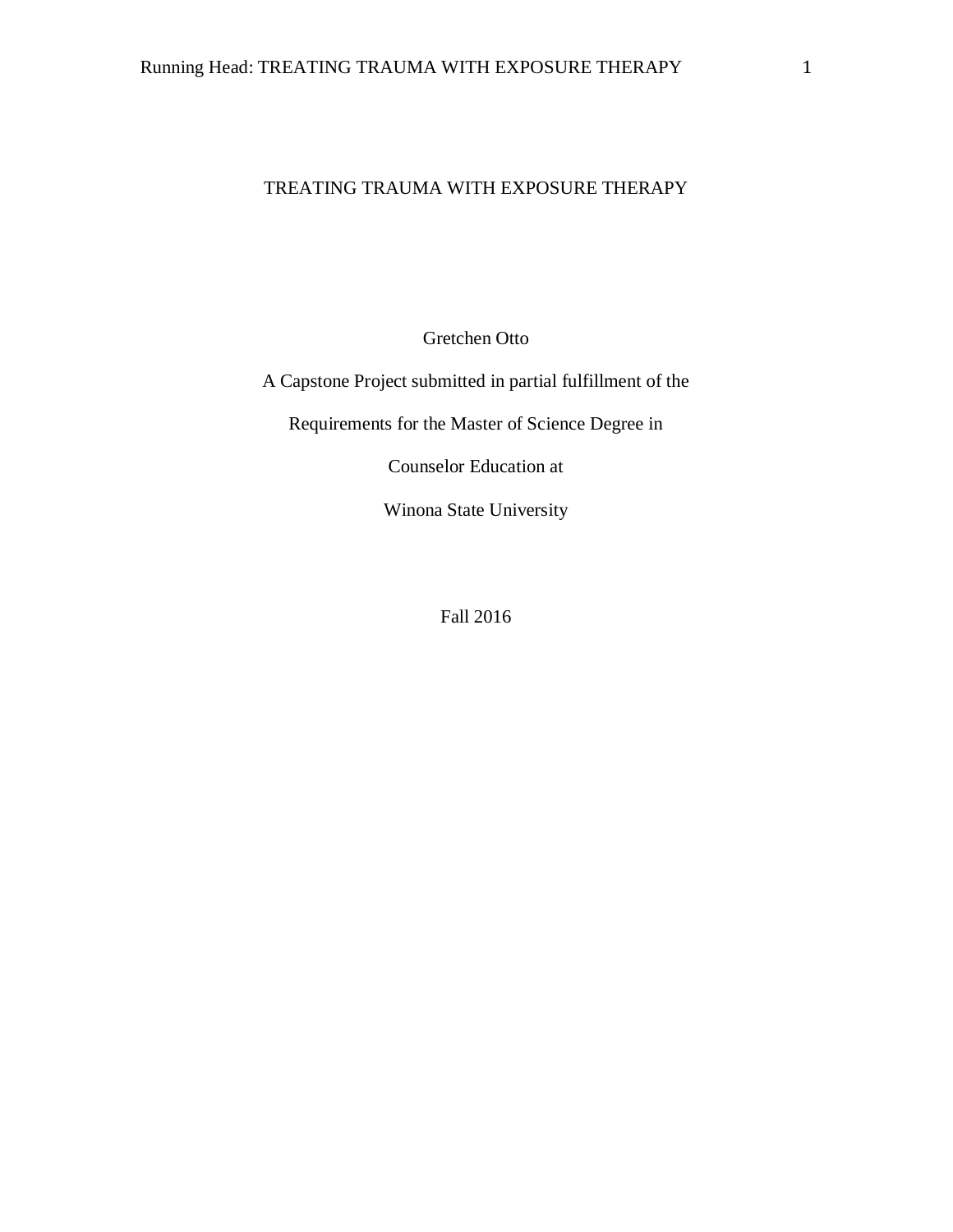Winona State University

College of Education

Counselor Education Department

CERTIFICATE OF APPROVAL

# CAPSTONE PROJECT

\_\_\_\_\_\_\_\_\_\_\_\_\_\_\_\_\_\_\_

\_\_\_\_\_\_\_\_\_\_\_\_\_\_\_\_\_\_\_\_\_\_\_\_\_\_

Treating Trauma with Exposure Therapy

This is to certify that the Capstone Project of

Gretchen Otto

Has been approved by the faculty advisor and the CE 695 – Capstone Project

Course Instructor in partial fulfillment of the requirements for the

Master of Science Degree in

Counselor Education

Capstone Project Supervisor: \_\_\_\_\_\_\_\_\_\_\_\_\_\_\_\_\_\_

Name

Approval Date: 12/06/2016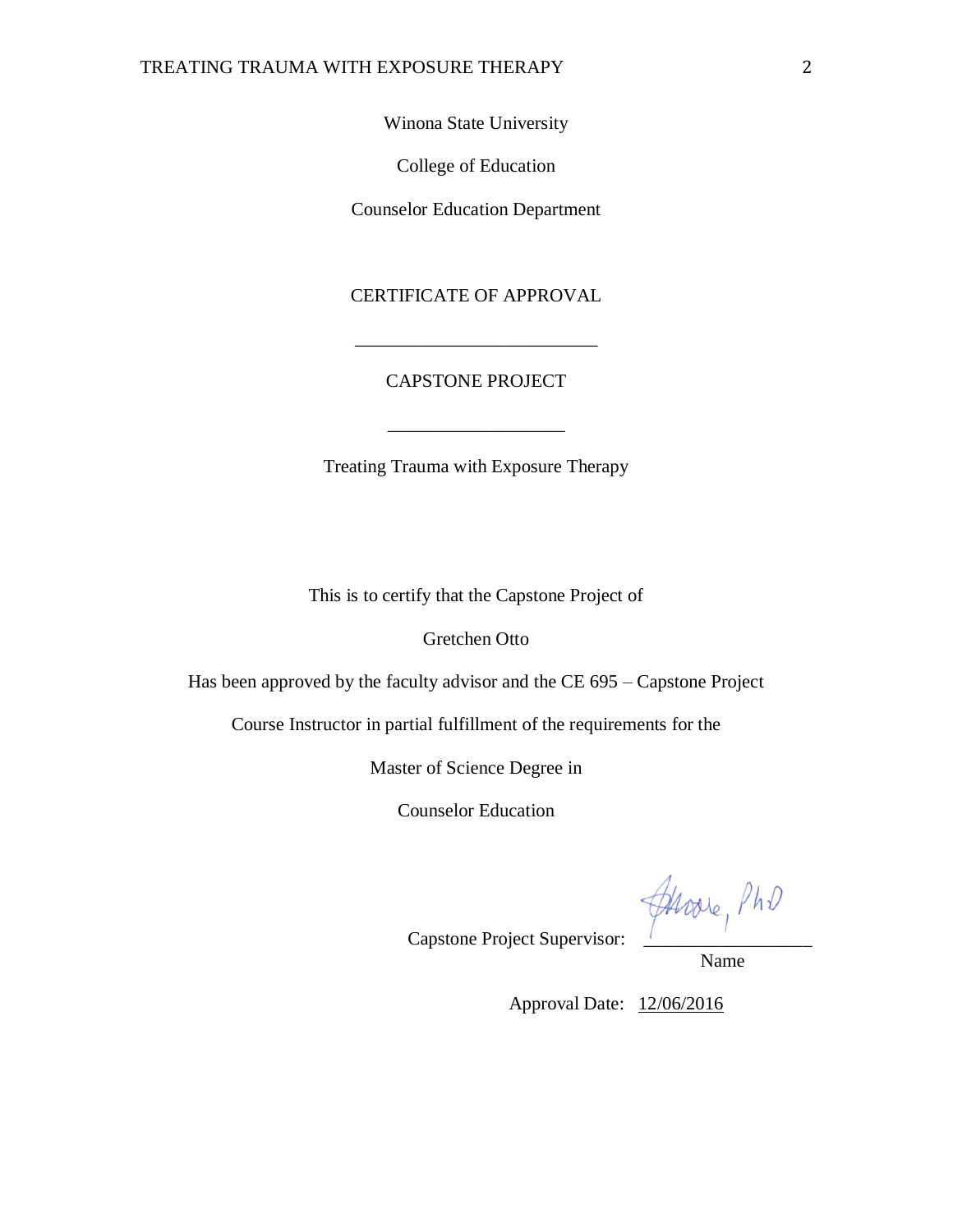#### **Abstract**

Posttraumatic Stress Disorder will be a common diagnosis that is seen in the counseling profession. The disorder is becoming more frequent than any time before. Individuals suffering from Posttraumatic Stress Disorder experience a wide range of symptomology and often try to cope with PTSD until treatment is received. This paper will discuss in detail what Posttraumatic Stress Disorder is and how one is diagnosed with the disorder. In addition, Posttraumatic Stress Disorder symptomology varies from individual to individual. Throughout the paper, PTSD's wide range of symptoms will be discussed in great detail. If Posttraumatic Stress Disorder is not treated properly, the symptomology can affect an individual for the rest of his or her life. So therefore, it is crucial for individuals to receive the right kind of treatment for their symptomology. There are many types of treatment for Posttraumatic Stress Disorder, although, this paper will focus on exposure therapy and how it helps individuals suffering from PTSD.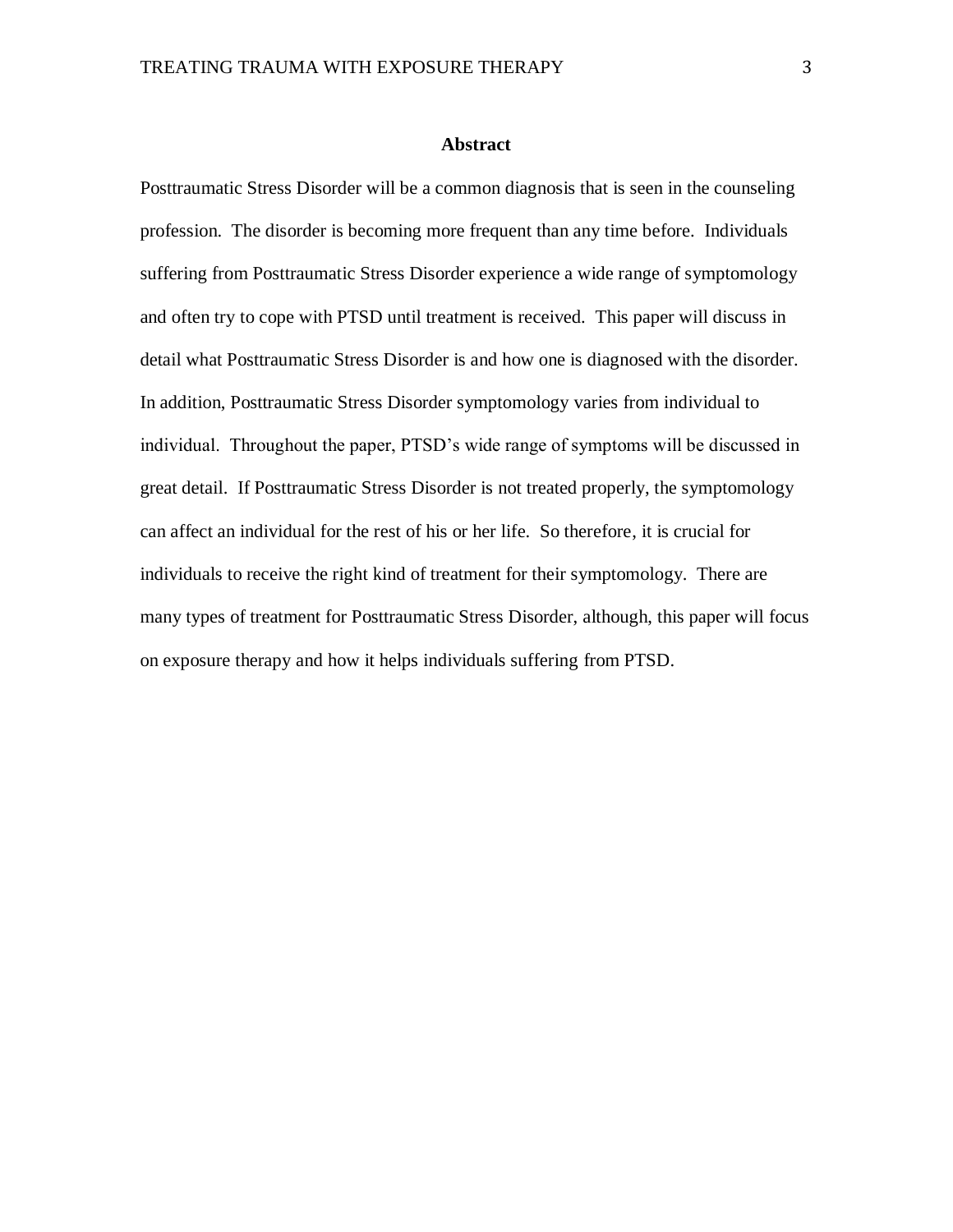# Contents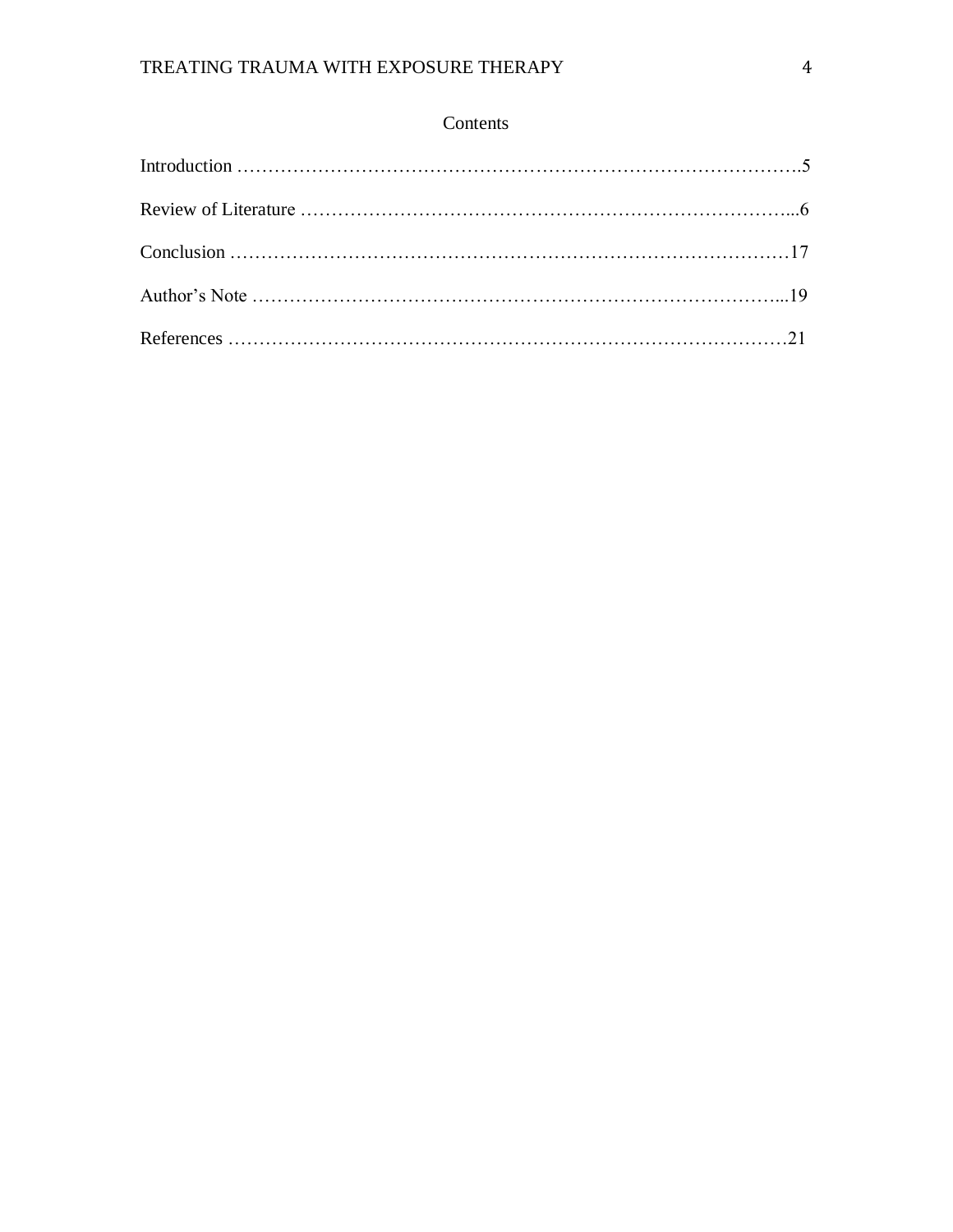# **Introduction**

Posttraumatic Stress Disorder affects many individuals in our society and can have a great impact on their quality of life and development. Posttraumatic Stress Disorder is not immune to any age groups and can affect children, adolescents, adults, and elderly. Posttraumatic stress disorder is a public health concern as it is associated with loss of productivity, a high risk for future suicide attempts, and significant levels of lifetime psychiatric comorbidity as high as 80 percent of people diagnosed with the disorder (Fairbank, Ebert, & Caddell, 2001). According to surveys in multiple countries, about 20-90% of the general population is exposed to some type of extreme traumatic stressors at least once throughout their life (Perrin, Vandeleur, Castelao, Rothen, Galus, Vollenweider, & Preisig, 2013). So therefore, a significant part of the world's population experiences some type of trauma throughout their life, which increases their risk for suffering from Posttraumatic Stress Disorder. With a significant portion of the population experiencing such events, it is even more crucial for clinicians to understand trauma and different types of therapy to treat trauma.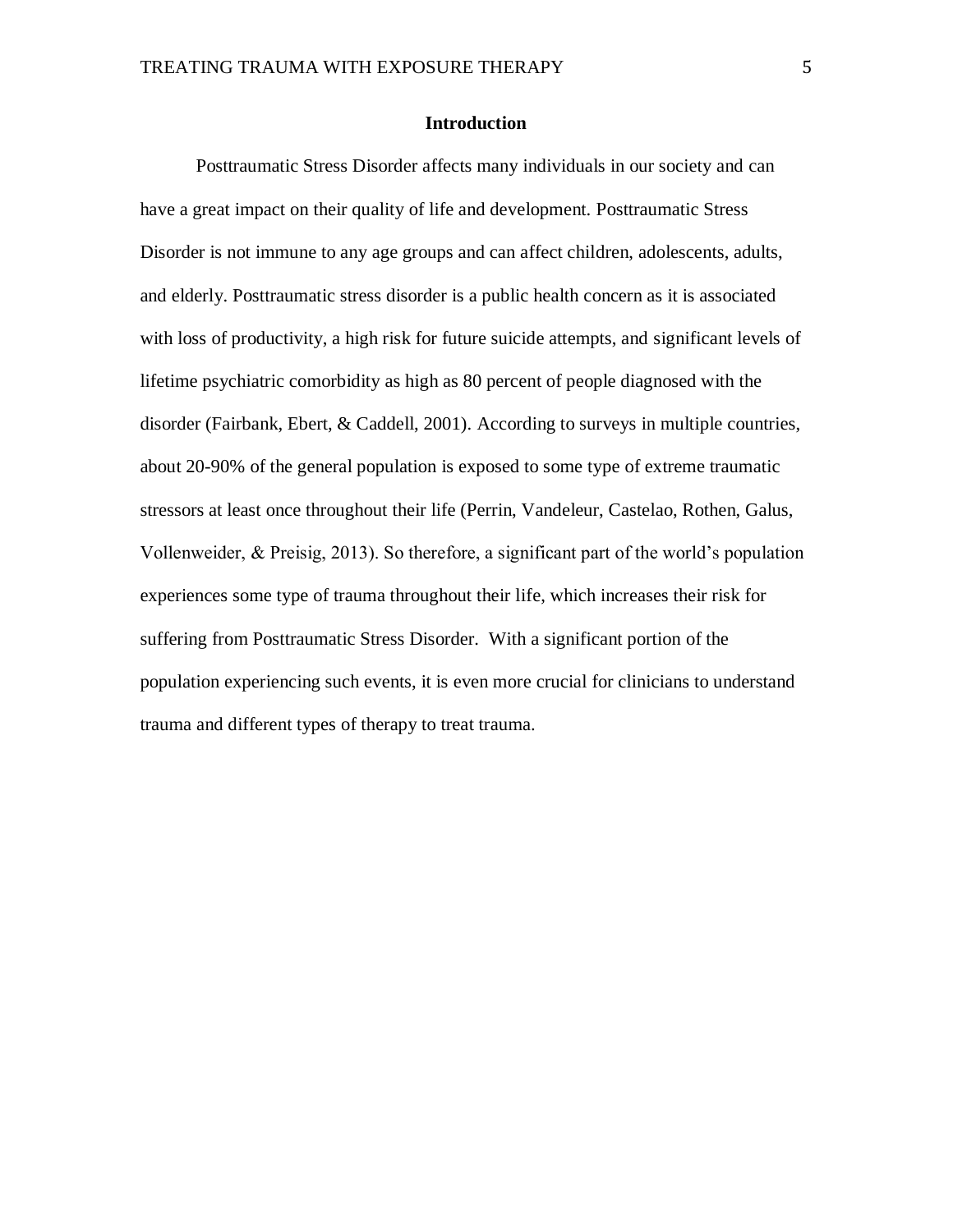# **Review of Literature**

# **Trauma**

Trauma is a term that is often over used in our society with an incorrect meaning. The word is spoken loosely in our every day language explaining how a negative situation is traumatic. To clarify, for an event to be considered traumatic, it needs to fit all three criteria. First, exposure to an event that threatens or harms physically or emotionally of the individual or someone close to them needs to be present (Allen, 2001). Second, the exposure to the event needs to affect the person's ability to respond (Allen, 2001). Lastly, the event needs to create significant difficulty in every day functioning (Allen, 2001). If all three of the criteria are met, the event is then considered traumatic. Scary events and situations happen frequently throughout our lives. It is important to remember there is a difference between an event that is considered frightening and an event that was actually traumatic.

#### **What is PTSD?**

Traumatic events can often be challenging to cope without any professional support. In many cases, such traumatic events can often lead to a clinical diagnosis of posttraumatic stress disorder. Posttraumatic Stress Disorder, also known as PTSD, is a major health concern and becoming increasingly more prevalent in the mental health world. PTSD can affect all ages and does not seclude anyone. Symptoms of the disorder can look different for each individual and may depend on the type of trauma experience. Posttraumatic stress disorder can be caused by many different traumatic events such as: real exposure or threat of exposure to death, serious injury, car accidents, sexual assault, and other stressful situations (Holmer, Willhelm, & Martins de Almeida, 2014)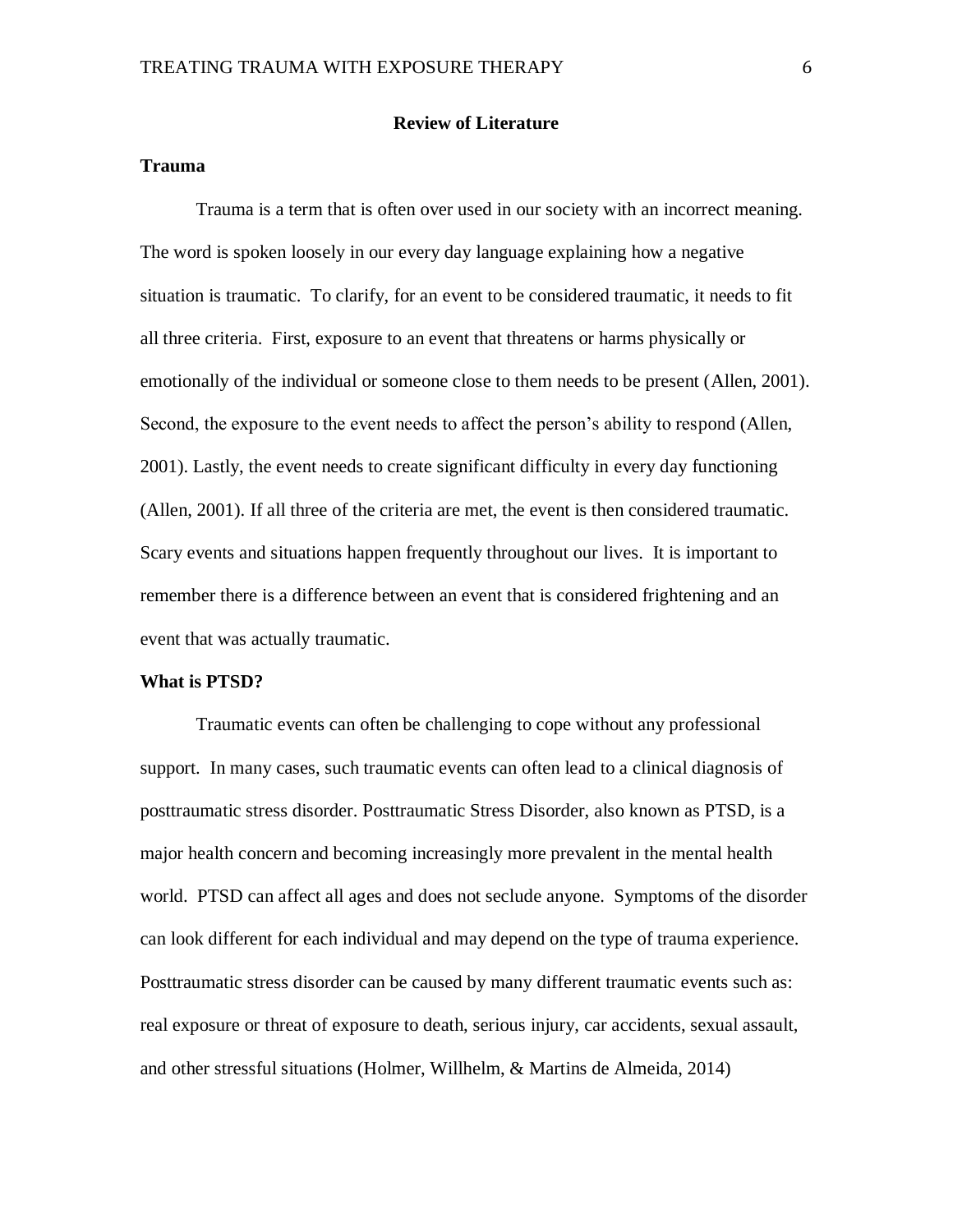Individuals suffering from PTSD experience a wide range of symptoms.

Posttraumatic stress disorder can be considered a major life difficulty that puts one's mental and even physical health at risk. One of the major and most common symptoms is distress with intrusive recurrent and involuntary memories or flashbacks of the traumatic event (American Psychiatric Association, 2013). Many individuals suffering from PTSD relive the traumatic event, which causes significant amounts of psychological distress (McFarlane, 2010). These memories or flashbacks can appear at any given moment during the day and may even occur throughout the night while sleeping and dreaming, known as night terrors. Other symptoms that may be exhibited with the disorder are but not limited to: aggressiveness, reckless behavior, difficulty concentrating, impulsivity, sleep disturbances, irritability, exaggerated startle response, and self-destructing.

Traumatic events can have a wide range of effects on different parts of the brain such as: the amygdala, hippocampus, hypothalamus, and prefrontal cortex. All these areas of the brain are involved in responses to stress. Individuals suffering from posttraumatic stress disorder display heightened receptor responsiveness, signifying that negative feedback inhibition plays a substantial role in the disorder (Sherin & Nemoroff, 2011). The amygdala is part of the limbic system, which is involved in emotional processing and expressing oneself. In addition, the amydgala plays a significant part in the acquisition of fear responses, which is directly related to PTSD (Sherin & Nemoroff, 2011). A study does by Sherin & Nemoroff (2011) shared greater reactivity of the amygdala may be a early representation of a biological risk factor for developing posttraumatic stress disorder at some point.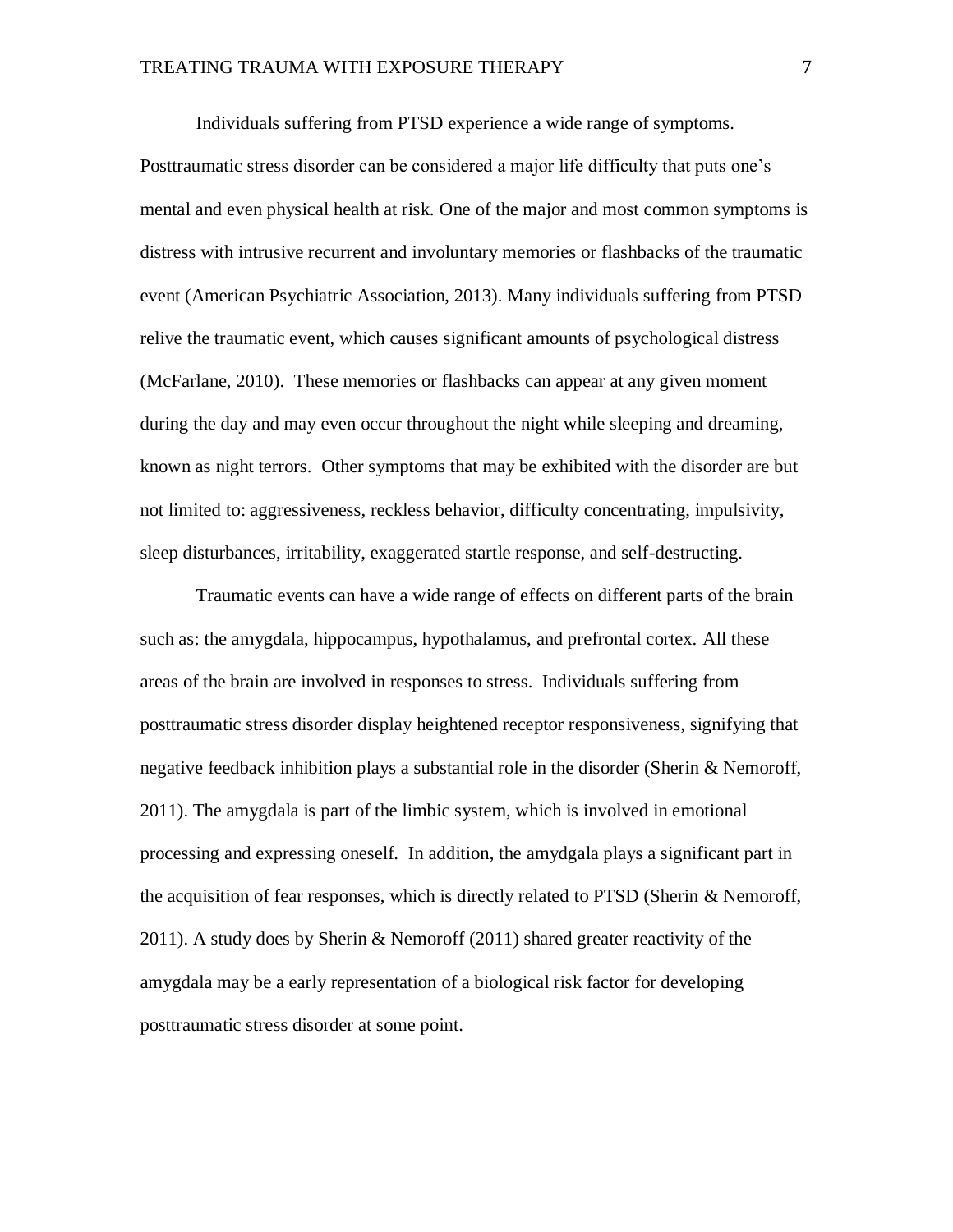To be diagnosed with posttraumatic stress disorder, an individual must have experienced a traumatic event or witnessed a traumatic event categorized as, direct exposure or indirect exposure (May  $&$  Wisco, 2015). In addition, there needs to be significant symptomology lasting longer than one month that are causing great impairments in occupational, social, and other major areas of functioning (American Psyciatric Association, 2013). Diagnosing PTSD can be difficult for clinicians due to the fact individuals are often unwilling or scared to talk about their traumatic experiences. The traumatic experiences may not be rare or severe, but individuals who are predisposed may be more sensitive than other individuals to certain psychosocial factors (Yehuda, 2002). So therefore, it is critical to analyze and understand the symptomology of each individual exhibits signs of posttraumatic stress disorder.

# **Direct Exposure**

Direct exposure refers to personally experiencing a traumatic event or witnessing a traumatic event as it occurs to others (May & Wisco, 2015). Posttraumatic stress disorder is primarily seen as direct exposure to at least one traumatic event. In addition, individuals who have experienced one direct exposure traumatic event are more likely to have a history of exposure to several more events rather than just that single traumatic event (Resnick, Kilpatrick, Dansky, Saunders, & Best, 1993). When an individual experiences direct exposure to more than one traumatic event is referred to as cumulative effect of trauma (May & Wisco, 2015). Cumulative effect can be defined as how many times an individual has exposure to trauma. Often times, when an individual experiences direct exposure to trauma, it is more likely that he or she will experience several more traumatic events throughout their life (May  $&$  Wisco, 2015). So therefore, direct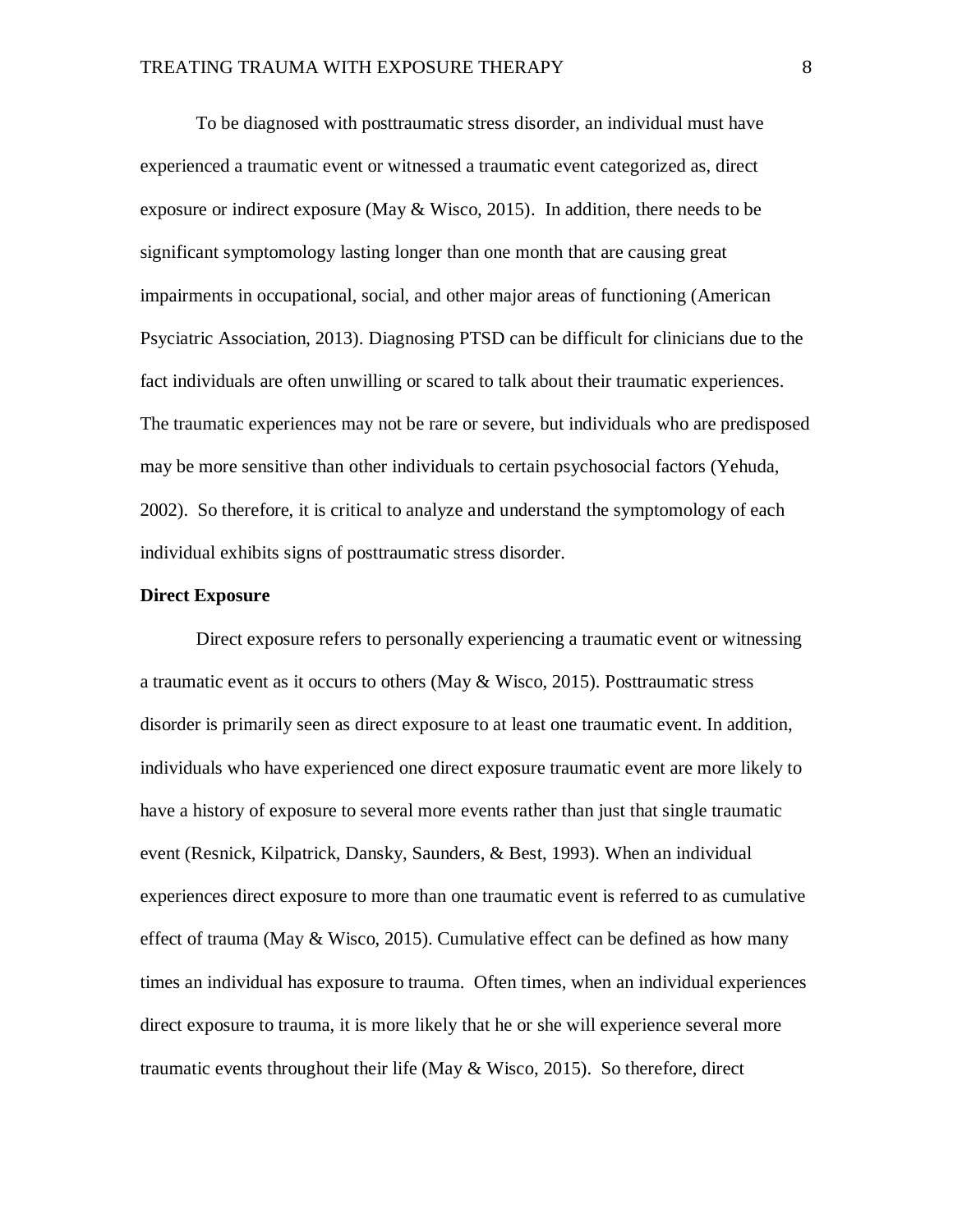exposure to trauma several times is more prevalent compared to a single trauma event (Resnick, Kilpatrick, Dansky, Saunders, & Best, 1993).

#### **Indirect Exposure**

Events such as learning about the sudden death of a family member or close friend can lead to posttraumatic stress disorder as well. This type of traumatic event would be classified as an indirect exposure traumatic experience. Learning about a sudden death of a loved one accounts for approximately 38 percent of total posttraumatic stress disorder cases (Weathers & Keane, 2007). Secondary trauma is another part of indirect exposure to traumatic experiences. Secondary trauma can be thought of as significant stress experienced by an individual who is indirectly exposed to a traumatic event, which usually occurs through narrative interpretations (APA, 2013). Mental health professionals who frequently provide services to individuals who have been traumatized and are suffering from PTSD can often experience secondary trauma.

Media exposure can be another form of indirect exposure to some type of trauma. Some traumatic events such as, attacks on the World Trade Center, Boston marathon bombing, and Oklahoma City bombing, being broadcasted on live television have the possibility of exposing individuals to traumatic events. The media-exposed individuals often experience some type of distress after a trauma, but the symptoms may be shortlived and limited compared to direct exposure to trauma. An individual can be traumatized through the media, although, compared with individuals who have experienced other types of indirect exposure or direct exposure, a media-exposed individual will have far less and acute symptomology (Saylor, 2003)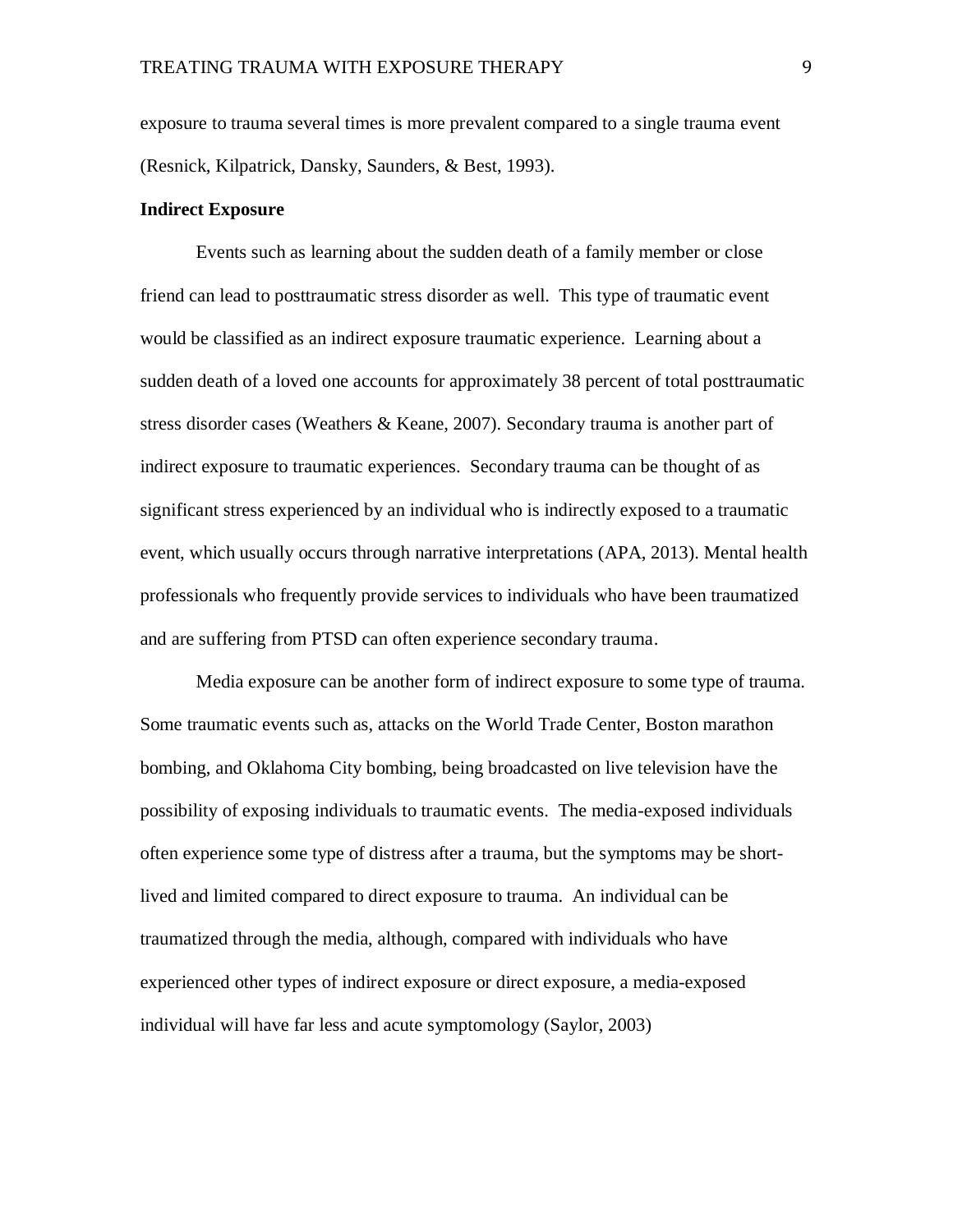# **Retraumatization**

Retraumatization is a term that means the occurrence of traumatic stress reactions and symptoms after exposure to multiple events (Duckworth & Follette, 2011). This can be a significant concern for trauma survivors because they are at a higher risk for retraumatization. In addition, trauma survivors of multiple traumatic experiences often have more serious trauma-related symptoms compared to individuals with a single traumatic experience (Duckwork & Follette, 2011). Retraumatization can vary for each individual. Some individuals may experience retraumatization by being exposed to another traumatic even, whereas, other individuals may experience retraumatization simply by the process of re-experiencing traumatic stress that replicates the prior traumatic experience in some way, such as but not limited to: smells, sensory input, feelings of being emotionally or physically trapped, interpersonal context, and interactions with others (Duckworth & Follette, 2011).

#### **Types of Treatment**

An estimation of 20 million American develop posttraumatic stress disorder at some point in their life (Simiola, Neilson, Thompson, & Cook, 2015), those with PTSD will most likely suffer from physical health problems and significant psychological issues (Kessler, 2000). Without adequate and appropriate treatment, symptoms will most likely linger and even exacerbate over time and cause significant impairments in functioning (Sigel, Benton, Lynch, & Kramer, 2013). Individuals who suffer from posttraumatic stress disorder and do not receive treatment are at a higher risk for criminal activity, risky sexual behaviors, and substance abuse (Sigel, Benton, Lynch, & Kramer, 2013). So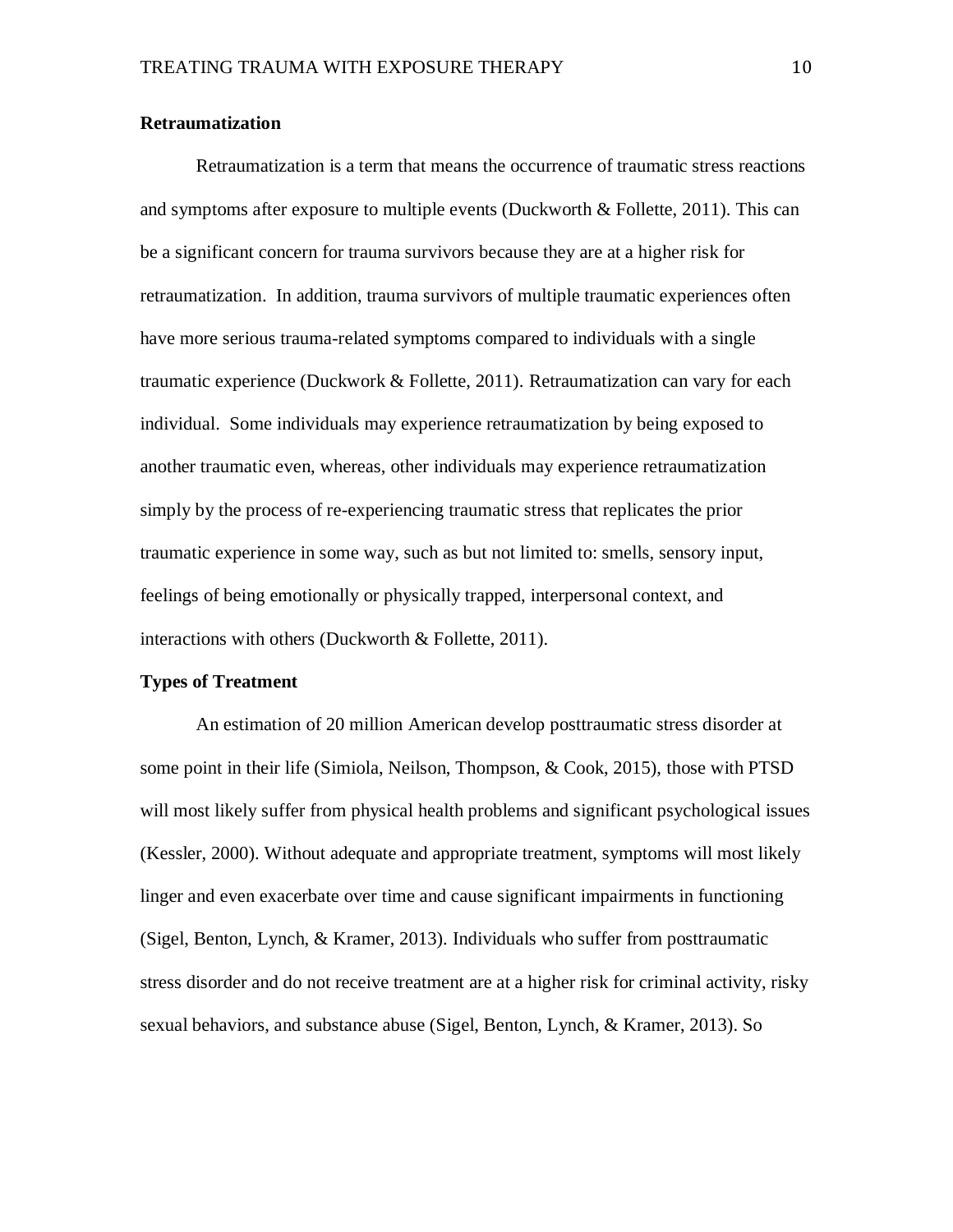therefore, it is crucial for individuals exhibit symptomology of posttraumatic stress disorder to receive appropriate treatment.

**Trauma informed care.** Clinicians need to have an awareness of the impact trauma can have on the lives of their clients. In order for treatment to be successful, SAMHSA (2012) recommends all clinicians follow the trauma informed care guide throughout treatment regardless of the type of treatment. The three key elements to following a trauma informed care approach are: "(1) realizing the prevalence of trauma, (2) recognizing how trauma affects all individuals involved with the program, organization, or system, and (3) responding by putting this knowledge into practice" (SAMHSA, 2012, p. 4). When following a trauma informed care model, clinicians view trauma through a cultural and ecological lens and understand that context plays a substantial role in how each individual perceives and processes traumatic events.

Integrating trauma informed care (TIC) into practice provides many benefits to clients, their families, communities, and behavioral health organizations. Trauma informed care is strength-based approach that is "grounded in an understanding of and responsiveness to the impact of trauma, that emphasizes physical, psychological, and emotional safety for both providers and survivors, and that creates opportunities for survivors to rebuild a sense of control and empowerment" (Hopper, Bassuk, & Olivet, 2010, p. 82).

**Eye movement desensitization and reprocessing.** Effective treatments for posttraumatic stress disorder have been and continue to be well established including several types of cognitive behavior therapy (CBT), such as prolonged exposure (PE), cognitive processing therapy (CPT), and Eye Movement Desensitization and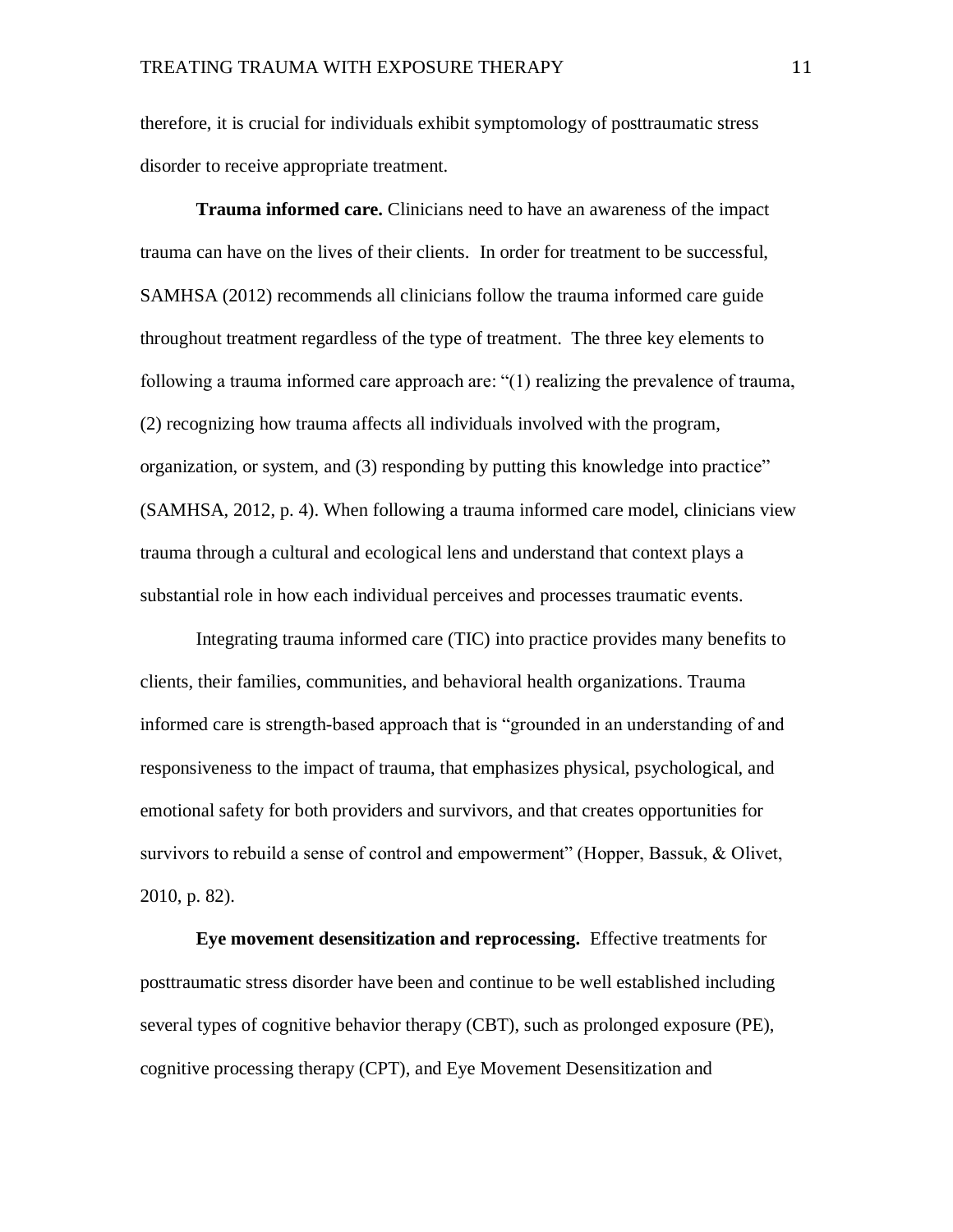Reprocessing (EMDR) (Bradley, Greene, Russ, Dutra, & Westen, 2005). Eye movement desensitization and reprocessing has been emerging as one of the most popular approaches used to treat symptoms of posttraumatic stress disorder (Broad  $\&$  Wheeler, 2006). There are two main thoughts and views associated with EMDR. The first view is the present problems that the individual is experiencing are based on earlier experiences that have been stored in the brain and the old feelings, thoughts, and sensations need to be reprocessed (Broad  $\&$  Wheeler, 2006). The second viewpoint of EMDR is therapists are able to facilitate significant therapeutic change much quicker than originally anticipated (Broad & Wheeler, 2006).

This type of therapy asks the client to focus on a traumatic event and all the negative symptoms associated with that traumatic event. During EMDR treatment, all the body sensations, images, thoughts, and emotions are accessed through eye movements or auditory tones. For eye movements, the client's eyes will follow the clinician 's moving finger back and forth across their field of vision (Broad & Wheeler, 2006). When auditory tones are used, an individual will listen to an audiotape with headphones to alternating sounds in each ear. While focusing on eye movements or auditory tones, the client is continuing to pay attention to the traumatic event and the negative symptoms associated with that traumatic event. Clients are hopefully then able to process those painful memories and integrate new information, which will allow for healing to occur (Broad & Wheeler, 2006).

**Dialectical behavior therapy.** Dialectical behavior therapy is a type of treatment that was once used only for suicidal adults but now is used in many different situations including individuals who have difficulties regulating emotions, which can specifically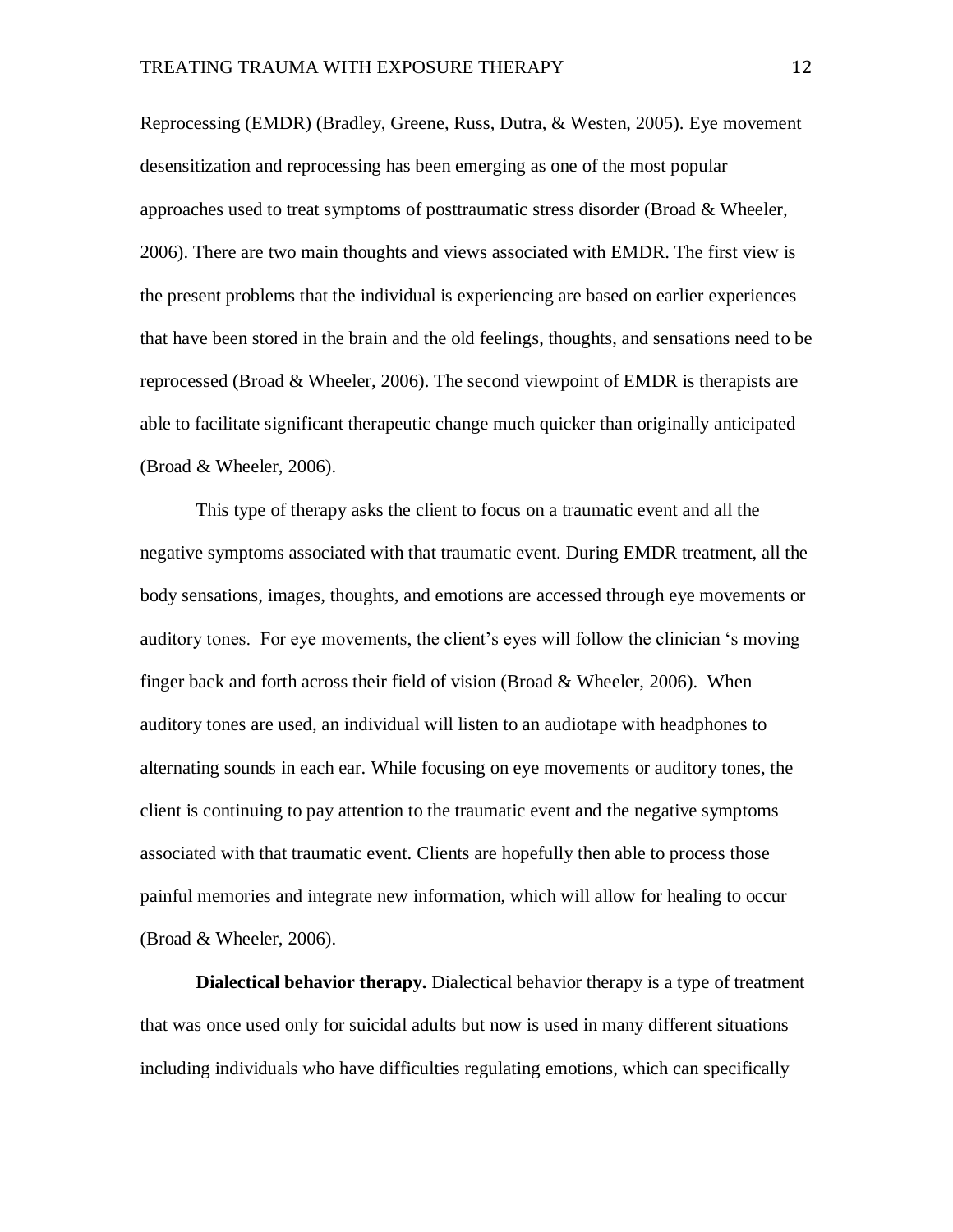relate to posttraumatic stress disorder (Ritschel, Lim, & Stewart, 2015). This type of treatment is often used with individuals who have a diagnosis of Borderline Personality disorder, although many have co-occurring diagnosis of PTSD (Klonsky, 2009). Dialectical behavior therapy is focused on alleviating severe dysregulation by teaching effective skills to replace the negative behaviors with more effective coping strategies (Ritschel, Lim, & Stewart, 2015). Often times, individuals suffering from posttraumatic stress disorder experience a broad range of symptoms such as but not limited to: anger outbursts, depression, substance abuse, flashbacks of the trauma.

Dialectical behavior therapy focuses on skills to utilize to decrease those negative symptoms of the disorder. For an example, DBT teaches skills that can specifically relate to anger outbursts and can be used to cope in situations that would normally result in anger outbursts. In addition, dialectical behavior therapy places an emphasis on balancing change and acceptance strategies as well as focuses on emotion dysregulation as a common element in psychological distress as opposed to a singular focus on a specific diagnosis (Ritschel, Lim, & Stewart, 2015). PTSD symptoms can be difficult to treat due to the wide range of symptomology, although, research reports after one year of DBT, the remission rate for PTSD is approximately 35 percent (Ritschel, Lim, & Stewart, 2015). So therefore, it is suggested that dialectical behavioral therapy is not the only type of treatment individuals with posttraumatic stress disorder receive.

**Prolonged Exposure.** Prolonged Exposure is a cognitive behavioral therapy technique that focuses on teaching the individuals to approach feared and avoided trauma-related memories in order to decrease the distress and to process and develop a realistic perspective on their traumatic experience (Ruzek, Eftekhari, Rosen, Crowley,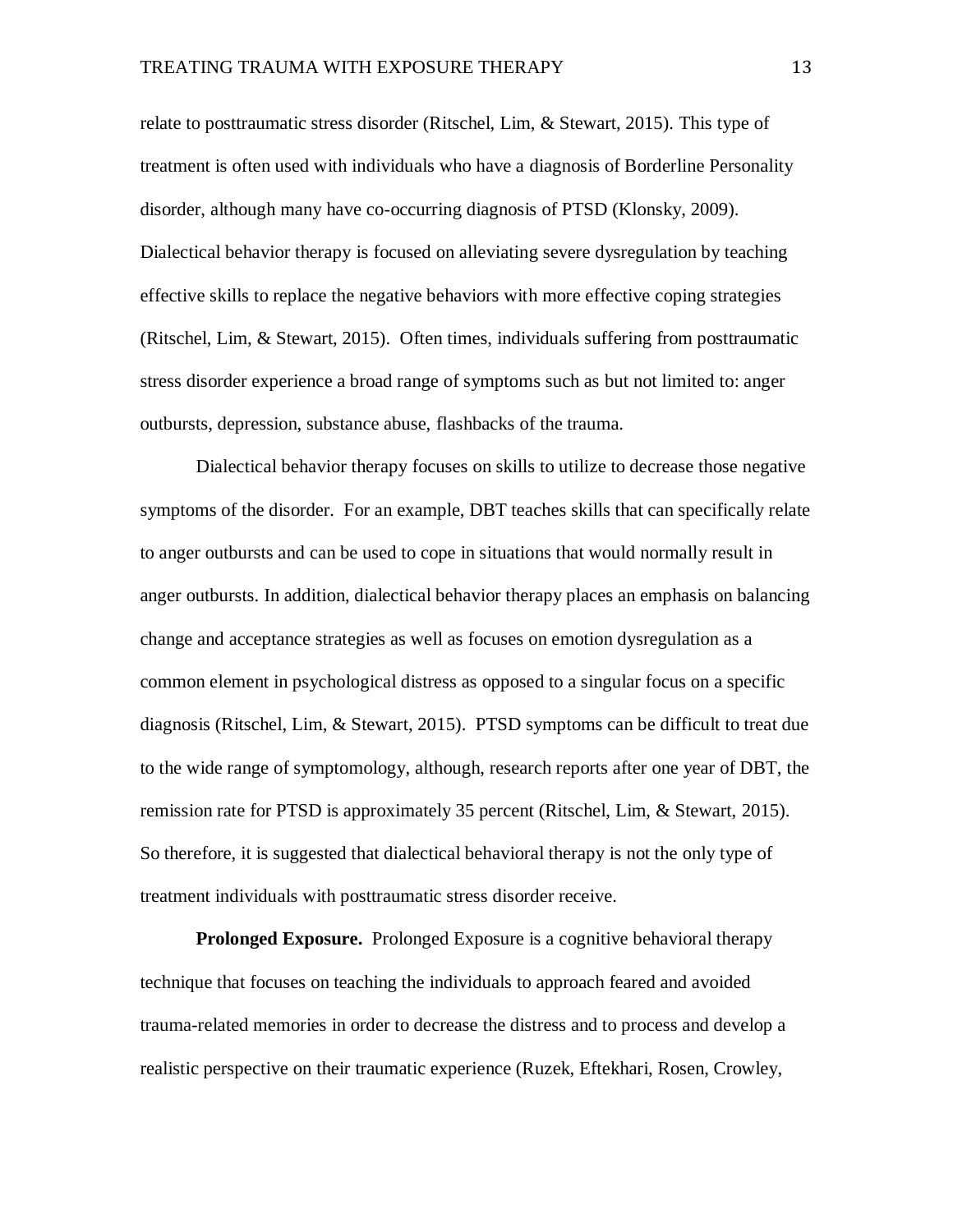Kuhn, Foa, Hembree, & Karlin, 2015), in other words, a treatment based on emotional processing theory. Typically, prolonged exposure treatment takes about ten to fifteen 90 minutes psychotherapy sessions (Regar, Skopp, Edwards-Stewart, & Lemus, 2015).

There are four main components of prolonged exposure therapy. The first part is imaginal exposure. This component focuses on revisiting and recounting the most upsetting trauma memory (Ruzek, Eftekhari, Rosen, & et al., 2015). In this component, the individual is pushed to discuss the experience in detail to assist with emotional processing of the traumatic event. The second component is vivo exposure. This component, clients will engage repeatedly in nondangerous activities and situations that are normally avoided due to past trauma (Ruzek, Eftekhari, Rosen, & et al., 2015). The third part of exposure therapy is psychoeduction. During this part of the treatment, clients will learn about different types of treatment and common symptomology of trauma. In addition, clients will learn about posttraumatic stress disorder and what it entails. The fourth and final component of exposure therapy is breathing and retraining (Foa, Hembree, & Rothbaum, 2007). The goal of all four components is for individuals to overcome distress and to be able to process through difficult emotions associated with the traumatic memory (Garcia, Finley, D. McGeary, C. McGeary, Ketchum, & Peterson, 2015).

Prolonged exposure treatment has been an effective form of treatment for individuals suffering from posttraumatic stress disorder. Studies have supported and shown the use of prolonged exposure in victims of many different types of traumas, including, traffic accident, war, natural disasters, and sexual assult (Foa & Rothbaum, 1998). Recent studies reported prolonged exposure out-performed comparative cognitive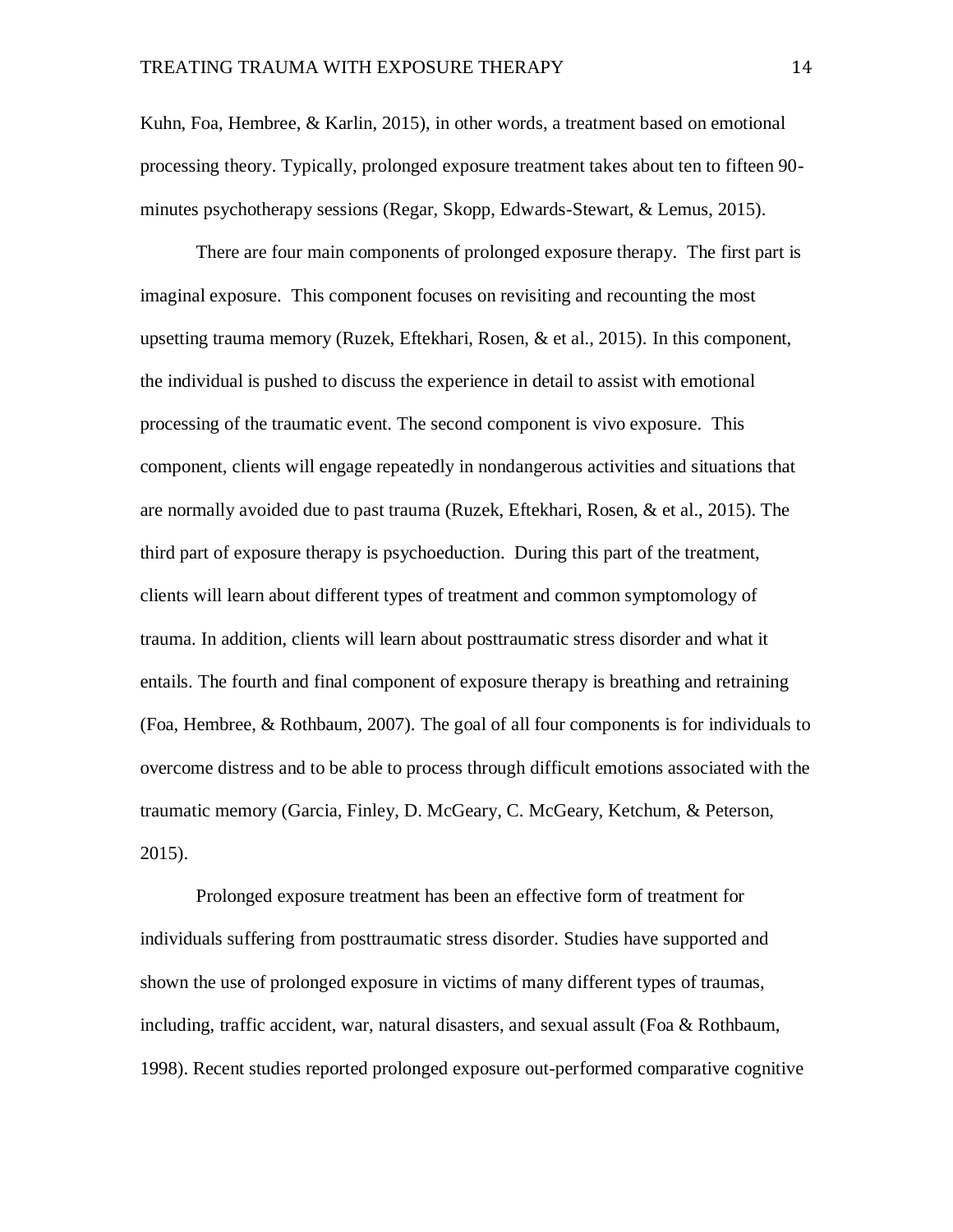behavioral and "treatment as usual" treatments in most conducted studies (Marks, Lovell, Noshirvani, Livanou, & Thrasher, 1998). In addition, another study that focused on sexual abuse found that 79% of the participants that received trauma focused cognitive behavioral therapy, which included exposure therapy, no longer met diagnostic criteria for posttraumatic stress disorder at the end of the study (Cohen, Deblinger, Mannarino, & Steer, 2004). Prolonged exposure has been proven to significantly improve the symptomology of posttraumatic stress disorder and is capable of treating a wide range of different types of traumatic events.

# **Importance of Treatment**

Untreated and undertreated trauma continues to be a growing problem in our society (Salvadore, 2009). PTSD currently affects around 6.8% of the general population (Salvadore, 2009) and there are reports of Iraq and Afghanistan veterans returning with PTSD rates as high as 50 percent (Helmer, Rossignol, Blatt, Agarwal, & Lange, 2007). Affected individuals can have difficulty functioning in all aspects in their life. Posttraumatic stress disorder can be a scary disorder if left untreated. PTSD can cause many different negative symptoms in an individual's life such as: sleep disturbances, anger outbursts, impulsivity, self-destructing, irritability, substance abuse, suicidality, and aggressiveness. These symptoms can prevent an individual from sustaining employment obtaining and sustaining relationships. PTSD affects all areas of an individual's life and will continue to impair functioning unless otherwise treated with effective therapy approach.

Adverse Childhood Experiences (ACE) is a recent study that examines trauma related experiences as a child and how it affects the individual as an adult. Adverse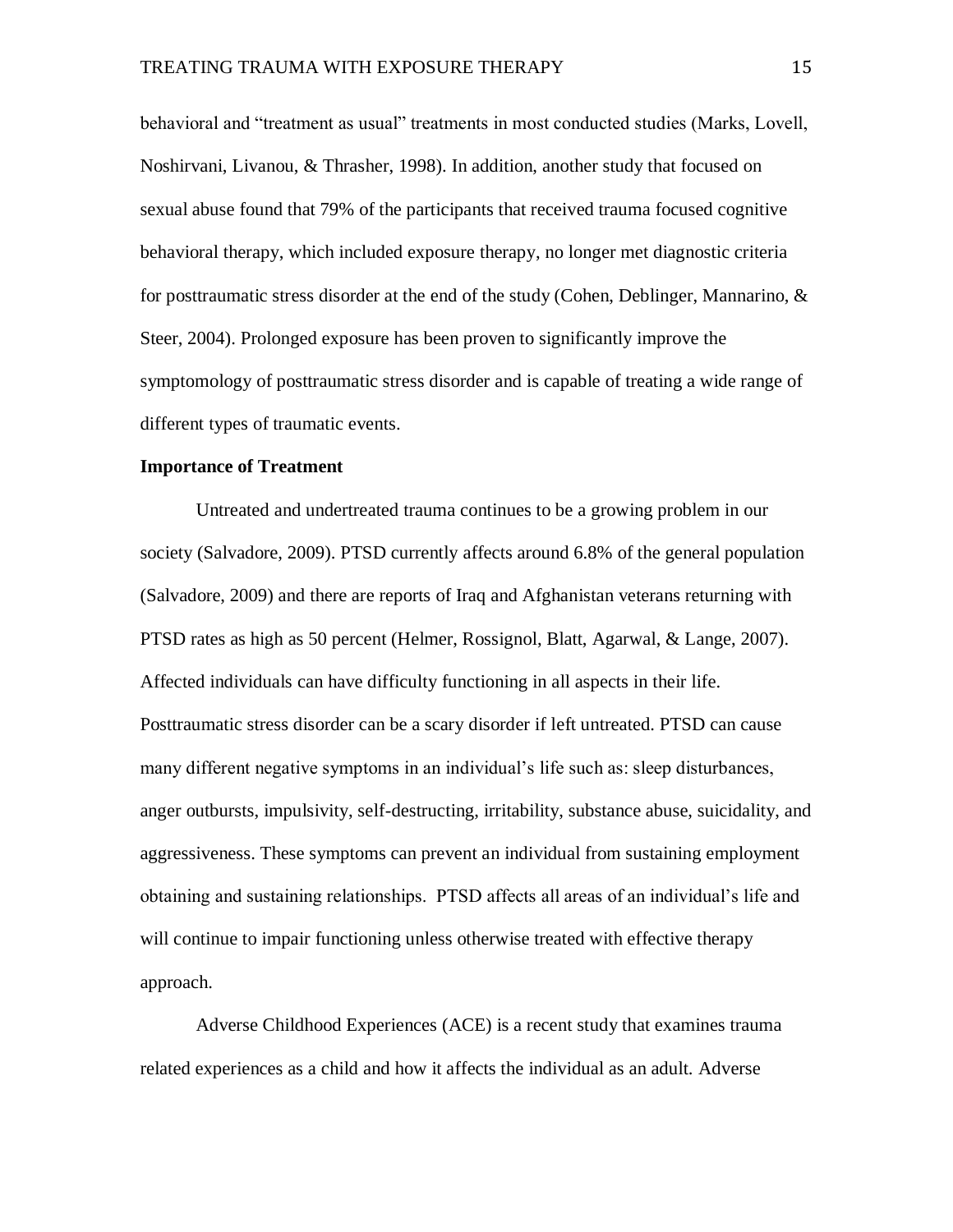childhood experiences could potentially be traumatic events, which can have negative and lasting effects on the individual's health and well-being as an adult. Those experiences could be, but not limited to, physical, sexual, or emotional abuse to parental divorce or even incarceration of a parent or guardian. The ACE study uses a scoring system based on the individuals' reports and uses the score to assess the total amount of stressful events during their childhood. The study has shown that as the number of ACE increases, the risk for developing problems increases (Sacks, Murphy, & Moore, 2014). So therefore, the more stressful situations a child experiences, the higher the risk they are for developing significant concerns later in life as an adult. ACES has reported the following health problems increases as the ACE number increases: alcoholism, depression, illicit drug use, risk for intimate partner violence, sexually transmitted diseases, multiple sexual partners, suicide attempts, adolescent pregnancy, early initiation of sexual activity, and liver disease (Sacks, Murphy, & Moore, 2014).

Childhood experiences can affect the individual for the rest of their life if not properly treated. ACEs provided clinicians with crucial information regarding the risks children are at when they have faced significant adverse experiences as a child. By knowing this important information regarding risks for children, clinicians are able to do some preventative work with the individuals so their experiences do not lead to lifealtering trauma effects.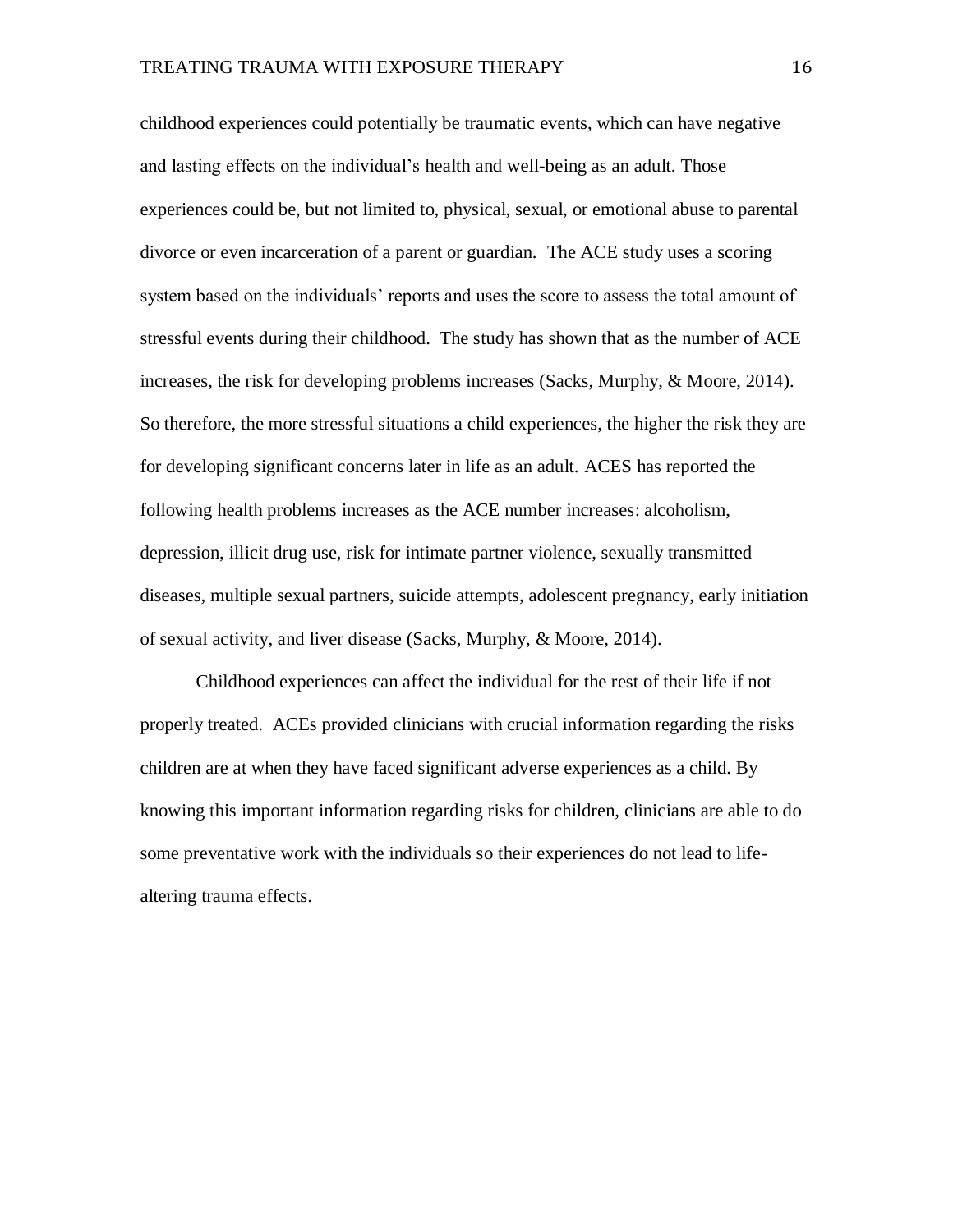# **Conclusion**

Trauma can affect any age group and all types of race and ethnicity. Trauma does not single out age groups or cultures. So therefore, therapists will work with clients who have been affected by trauma at some point during their career. A significant amount of the world's population experiences some type of trauma throughout their life, which increases the risk for suffering from posttraumatic stress disorder. Clinicians will deal with posttraumatic stress disorder quite frequently, which makes it even more crucial for therapists to understand the disorder and how to best support individuals who have been exposed to traumatic events.

In order to understand the disorder, it is vital to understand the different types of trauma that can later lead to posttraumatic stress disorder. The two most common types of trauma are direct and indirect trauma. Direct trauma refers to an individual experiencing trauma first hand or witnessing a traumatic event happening to others. Indirect exposure to trauma may be a sudden death of a loved one living throughout someone else's trauma through personal narrative. In addition, media exposure is a type of indirect trauma that has possibilities of leading to posttraumatic stress disorder. By understanding the different types of trauma and the risks each type presents, clinicians are able to gain a better understanding how to best support each client based on their past traumatic experiences.

Unfortunately, not one traumatic experience is alike another traumatic experience. Each client suffering from posttraumatic stress disorder will have symptomology unique to him or her compared to another individual suffering from the same disorder. Symptomology of the disorder is not universal and consistent. So therefore,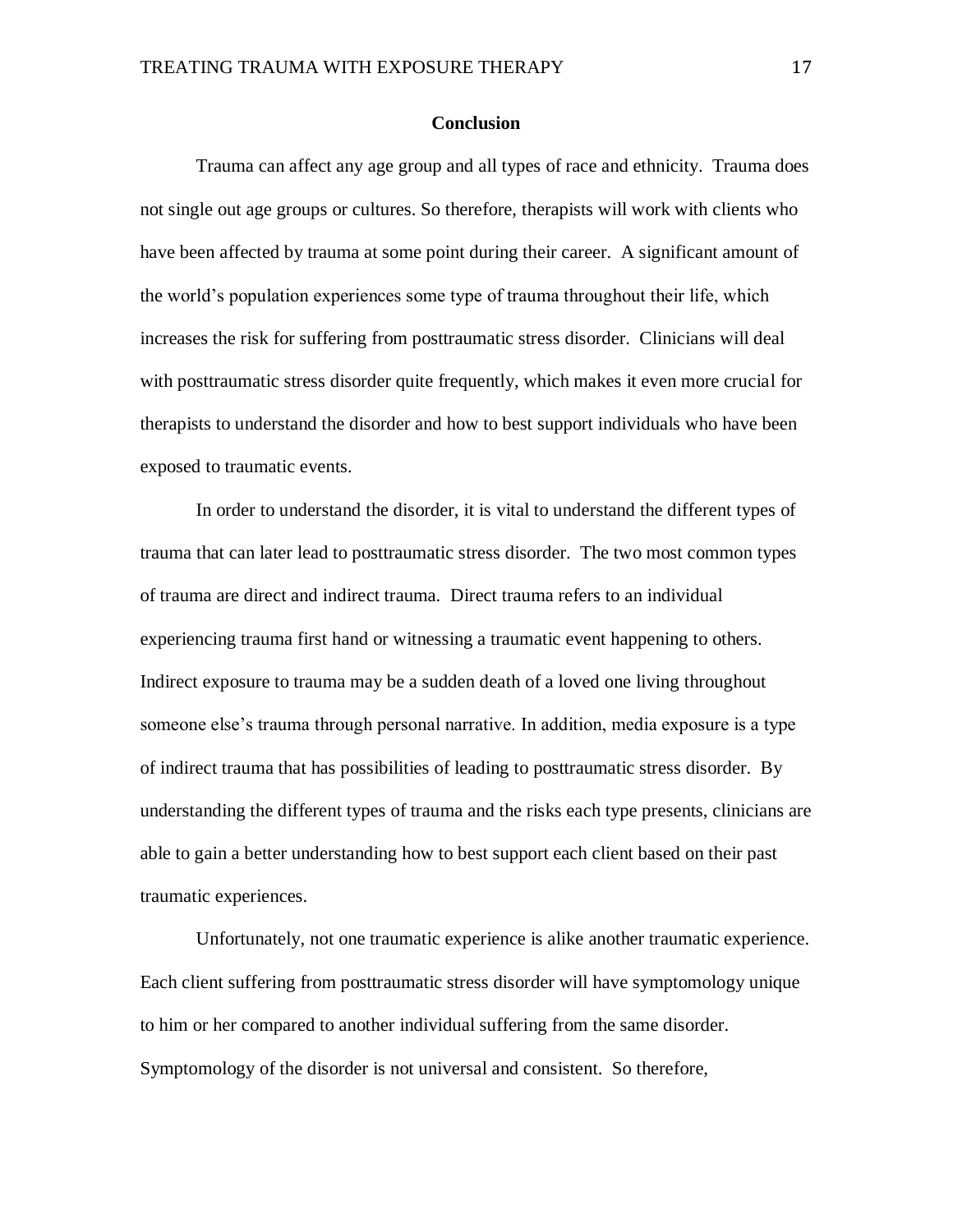understanding different types of treatment will be beneficial in treating many individuals who suffer from posttraumatic stress disorder. There are many types of treatment that can be beneficial in treating the disorder. Although, exposure type of therapies have been proven to have the most success in eliminating the symptomology of posttraumatic stress disorder. Prolonged exposure therapy and EMDR and are two main types of exposure therapy regarding trauma treatment. Each type of therapy takes a significant amount of training and supervision to gain competency in order for clinicians to have success with the treatment.

When trauma is left untreated, the symptomology can control an individual's life. Traumatic experiences cause significant distress in one's emotional and physical wellbeing. Untreated trauma can cause impairments in all aspects the one's life including, professional, social, personal, and intimacy. So therefore, it is extremely crucial for posttraumatic stress disorder to be recognized early and treated appropriately so the individual can live a high quality of life with low symptomology.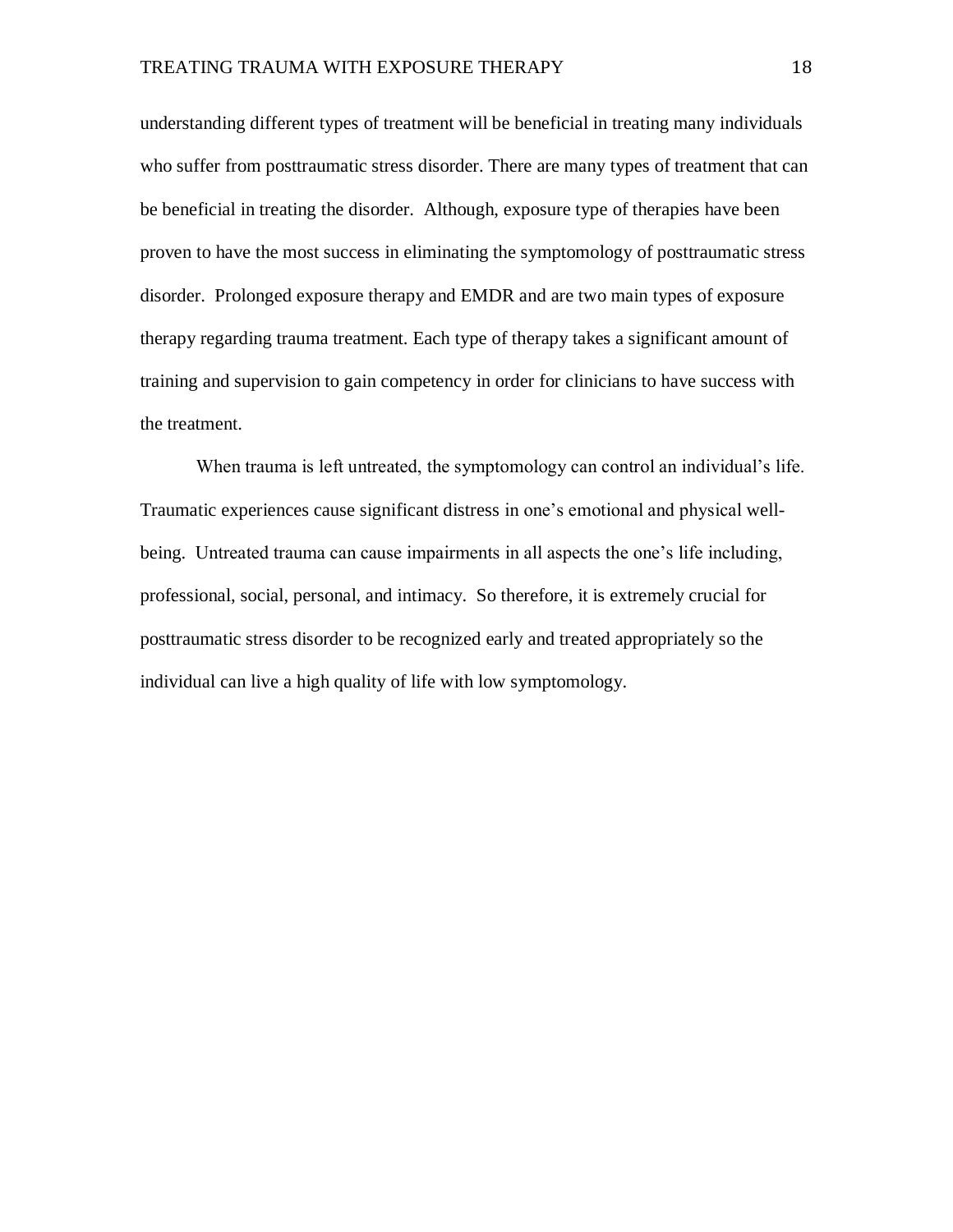# **Author's Note**

I have always had a dream to work with individuals who have experienced trauma throughout their life and suffer from posttraumatic stress disorder. My current job at a mental health practitioner, I have realized more than ever how prevalent trauma can be. Majority of my caseload is diagnosed with posttraumatic stress disorder. When I first started, I had no idea who to handle their symptoms and coach them through the difficult times. That is when I knew I needed to learn more about the disorder and types of treatment to better support clients suffering from posttraumatic stress disorder.

When I first started researching posttraumatic stress disorder, I was unaware really how many symptoms can affect an individual who has experienced some type of trauma. The symptomology is a wide range of physical and emotional symptoms that can create significant impairments in an individual's life. I learned many different symptoms that can present when one is suffering from posttraumatic stress disorder. Gaining knowledge of the wide range of symptoms of the disorder will help me recognize and understand how to support clients who are suffering from PTSD.

In addition to the symptoms, I learned many new aspects of all the different types of treatment for posttraumatic stress disorder. I was not aware of how many different treatments are available for PTSD. Prior to researching for my capstone, I will admit I was a bit naïve in thinking exposure therapy was really the only type of treatment for posttraumatic stress disorder. The clients I currently work with have or will be doing exposure therapy for their PTSD, which led me to think that is the only form of therapy. After doing lengthy research, I have come to the conclusion that exposure therapy is not the only type of treatment. In the near future, I will continue to research and gain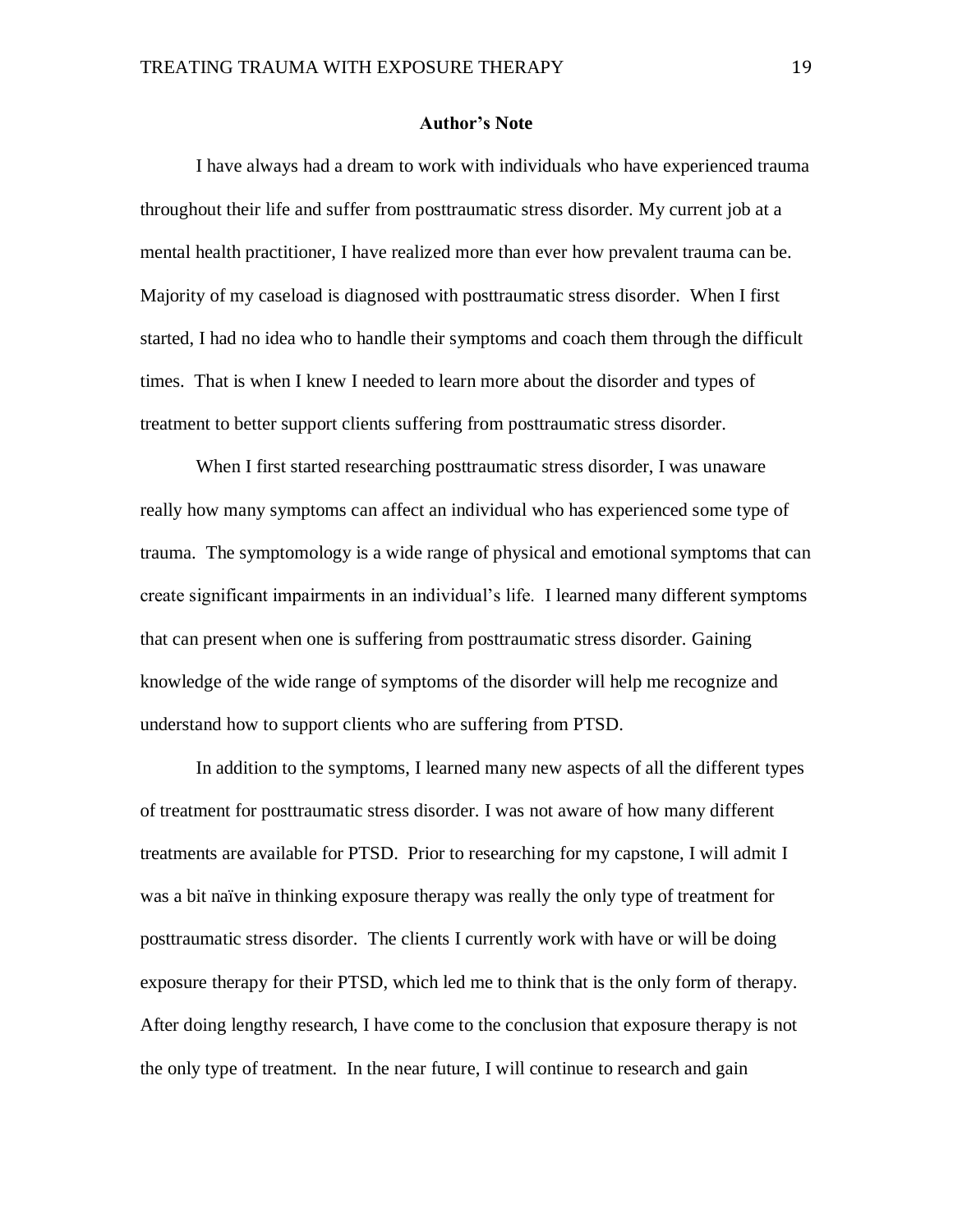knowledge on the other types of therapy since I, as a future counselor, plan on working with individuals suffering from posttraumatic stress disorder.

I have a long way to go in being competent regarding posttraumatic stress disorder and treatment for the disorder. I plan to continue reading research and seeking supervision when working with individuals who have past traumatic experiences. In addition, if I plan on doing a certain type of treatment, I will attend lengthy training in order to become more competent in that area. For example, I would eventually like to become EMDR certified. So therefore, I will need to attend training in order to meet my goal of becoming an EMDR therapist. Overall, I have thoroughly enjoyed the capstone project. It has provided me many new aspects of posttraumatic stress disorder and the different types of treatment. In addition, the research has made me even more eager to start my work as a future therapist and working with individuals who have experienced some type of trauma throughout their life.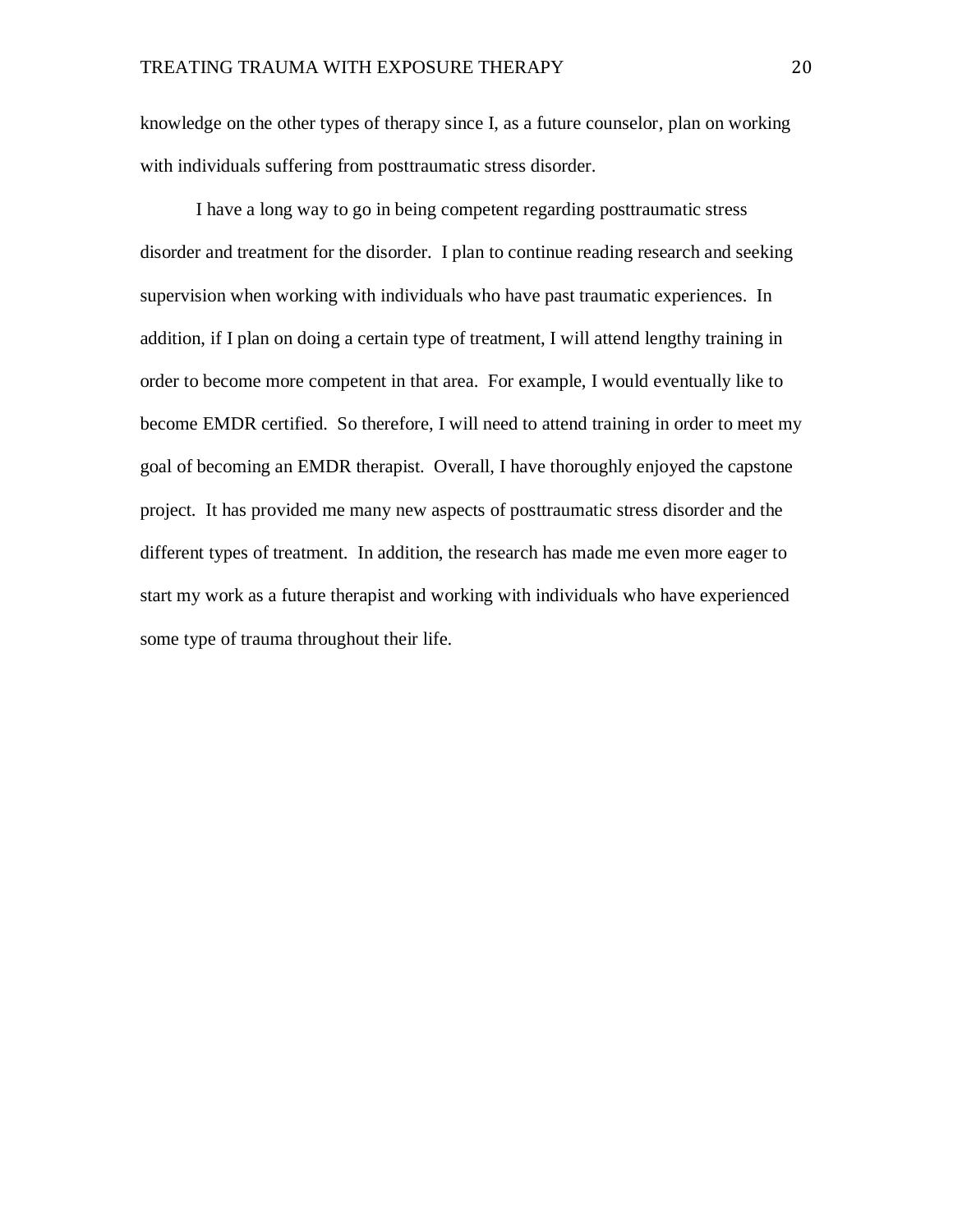# **References**

- Allen, J. G. (2001). *Traumatic relationships and serious mental disorders*. New York: John Wiley & Sons Ltd.
- American Psychiatric Association (2013). *Diagnostic and Statistical Manual of Mental Disorders*, 5th edition. Washington DC: American Psychiatric Press.
- Bradley, R., Greene, J., Russ, E., Dutra, L., & Westen, D. (2005). A multidimensional meta-analysis of psychotherapy for PTSD. American Journal of Psychiatry, 162, 214-227.
- Broad, R. D., & Wheeler, K. (2006). An Adult with Childhood Medical Trauma Treated with Psychoanalytic Psychotherapy and EMDR: A Case Study. *Perspectives In Psychiatric Care*, *42*(2), 95-105.
- Cohen, J. A., Deblinger, E., Mannarino, A. P., & Steer, R. A. (2004). A multisite, randomized controlled trial for children with sexual abuse-related PTSD symptoms. Journal of the American Academy of Child and Adolescent Psychiatry, 43, 393–402.
- Duckworth, M. P. & Follette, V. M. (2011). *Retraumatization: Assessment, treatment, and prevention*. New York: Brunner-Routledge.
- Fairbank, J. A., Ebert, L., & Caddell, J. M. (2001). Posttraumatic stress disorder. In P. B. Sutker & H. E. Adams (Eds.), *Comprehensive hand- book of psychopathology*  (3rd ed., pp. 183–209). New York, NY
- Foa, E. B., Hembree, E. A., & Rothbaum, B. O. (2007). *Prolonged Exposure Therapy for PTSD: Emotional processing of traumatic expe- riences*. New York, NY: Oxford University Press.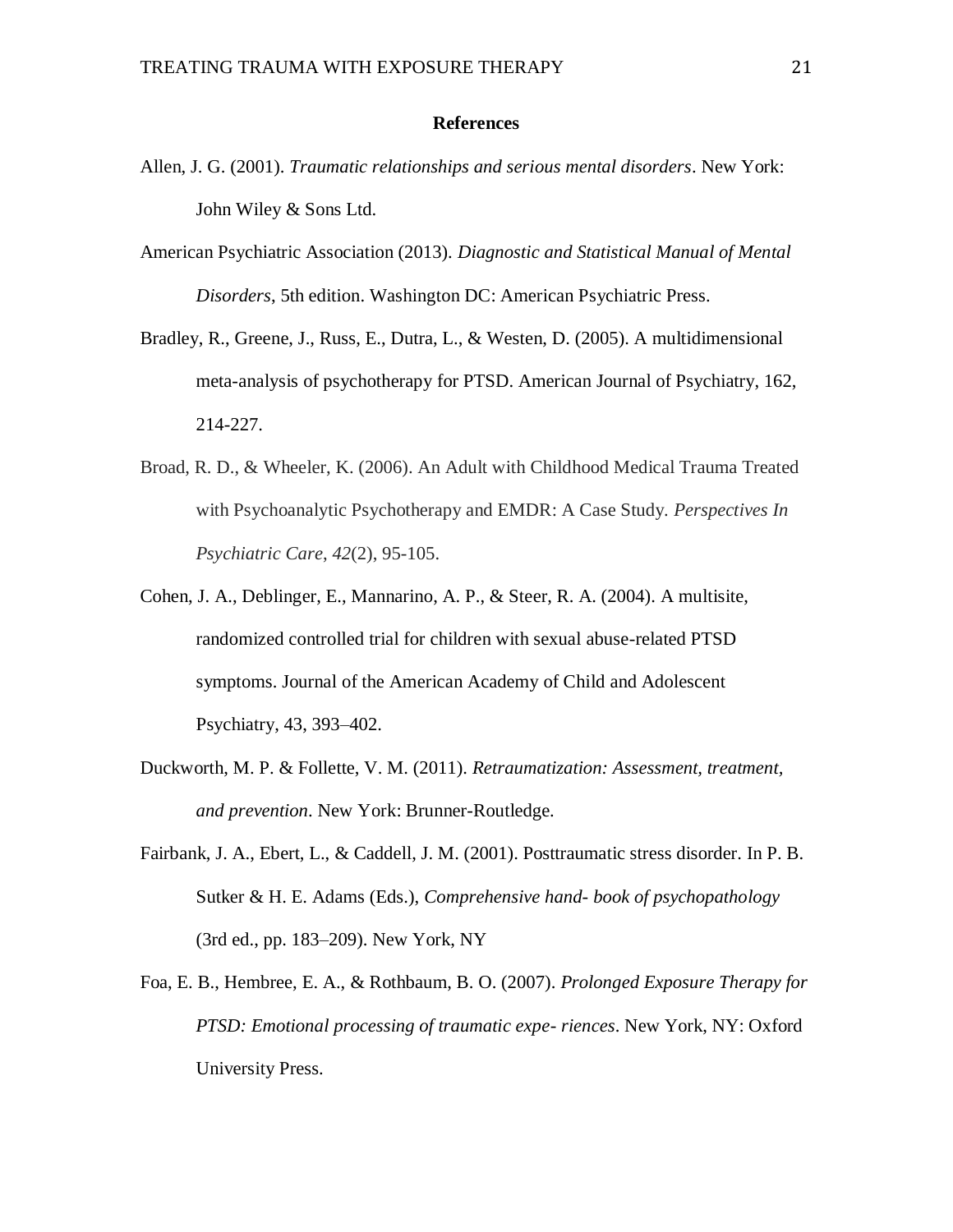- Foa, E. B., & Rothbaum, B. O. (1998). Treating the trauma of rape: Cognitive-behavioral therapy for PTSD. New York: The Guilford Press.
- Garcia, H. A., McGeary, C. A., Finley, E. P., Ketchum, N. S., McGeary, D. D., & Peterson, A. L. (2015). Evidence-based treatments for PTSD and VHA provider burnout: The impact of cognitive processing and prolonged exposure therapies. *Traumatology*, *21*(1), 7-13
- Helmer, D. A., Rossignol, M., Blatt, M., Agarwal, R., Teichman, R., & Lange, G. (2007). Health and exposure concerns of veterans deployed to Iraq and Afghanistan.Jonrna/ *of Occupational and Environmental Medicine, 49,* 475-480.
- Hopper, E. K., Bassuk, E. L., & Olivet, J. (2010). Shelter from the storm: Traumainformed care in homelessness services settings. *The Open Health Services and Policy Journal, 3,* 80–100.
- Hunter, J. A. (2010). Prolonged exposure treatment of chronic PTSD in juvenile sex offenders: Promising results from two case studies. *Child & Youth Care Forum*, *39*(5), 367-384
- Klonsky, E. D. (2009). The functions of self-injury in young adults who cut themselves: Clarifying the evidence for affect-regulation. *Psychiatry Research, 166,* 260-268.
- Marks, I., Lovell, K., Noshirvani, H., Livanou, M., & Thrasher, S. (1998). Treatment of posttraumatic stress disorder by exposure and/or cognitive restructuring: A controlled study. Archives of General Psychiatry, 55, 317–325.
- May, C. L., & Wisco, B. E. (2015, September 21). Defining Trauma: How Level of Exposure and Proximity Affect Risk for Posttraumatic Stress Disorder.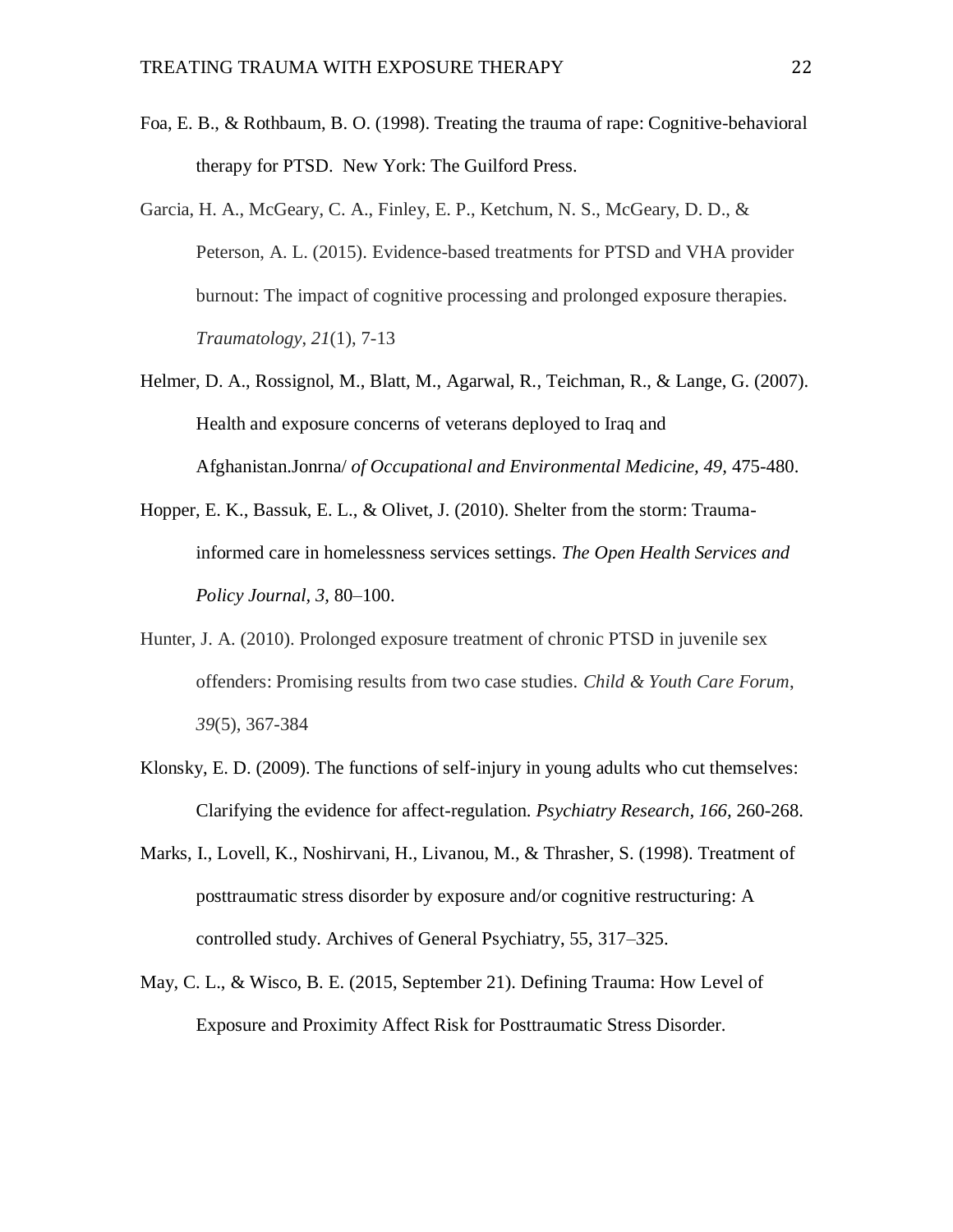*Psychological Trauma: Theory, Research, Practice, and Policy*. Advance online publication.

McFarlane, A. C. (2010). The long-term costs of traumatic stress: intertwined physical and psychological consequences. *World Psychiatry*, *9*(1), 3-10.

Perrin, M., Vandeleur, C. L., Castelao, E., Rothen, S., Glaus, J., Vollenweider, P., & Preisig, M. (2014). Determinants of the development of post-traumatic stress disorder, in the general population. *Social Psychiatry And Psychiatric Epidemiology*, *49*(3), 447-457.

- Reger, G. M., Skopp, N. A., Edwards-Stewart, A., & Lemus, E. L. (2015). Comparison of prolonged exposure (PE) coach to treatment as usual: A case series with two active duty soldiers. *Military Psychology*, *27*(5), 287-296.
- Resnick, H. S., Kilpatrick, D. G., Dansky, B. S., Saunders, B. E., & Best, C. L. (1993). Prevalence of civilian trauma and posttraumatic stress disorder in a representative national sample of women. *Journal of Consulting and Clinical Psychology, 61,*  984–991
- Ritschel, L. A., Lim, N. E., & Stewart, L. M. (2015). Transdiagnostic applications of DBT for adolescents and adults. *American Journal Of Psychotherapy*, *69*(2), 111- 128.
- Ruzek, J. I., Eftekhari, A., Rosen, C. S., Crowley, J. J., Kuhn, E., Foa, E. B., Hembree, E. A., & Karlin, B. E. (2015, November 2). Effects of a Comprehensive Training Program on Clinician Beliefs About and Intention to Use Prolonged Exposure Therapy for PTSD. *Psychological Trauma: Theory, Research, Practice, and Policy*.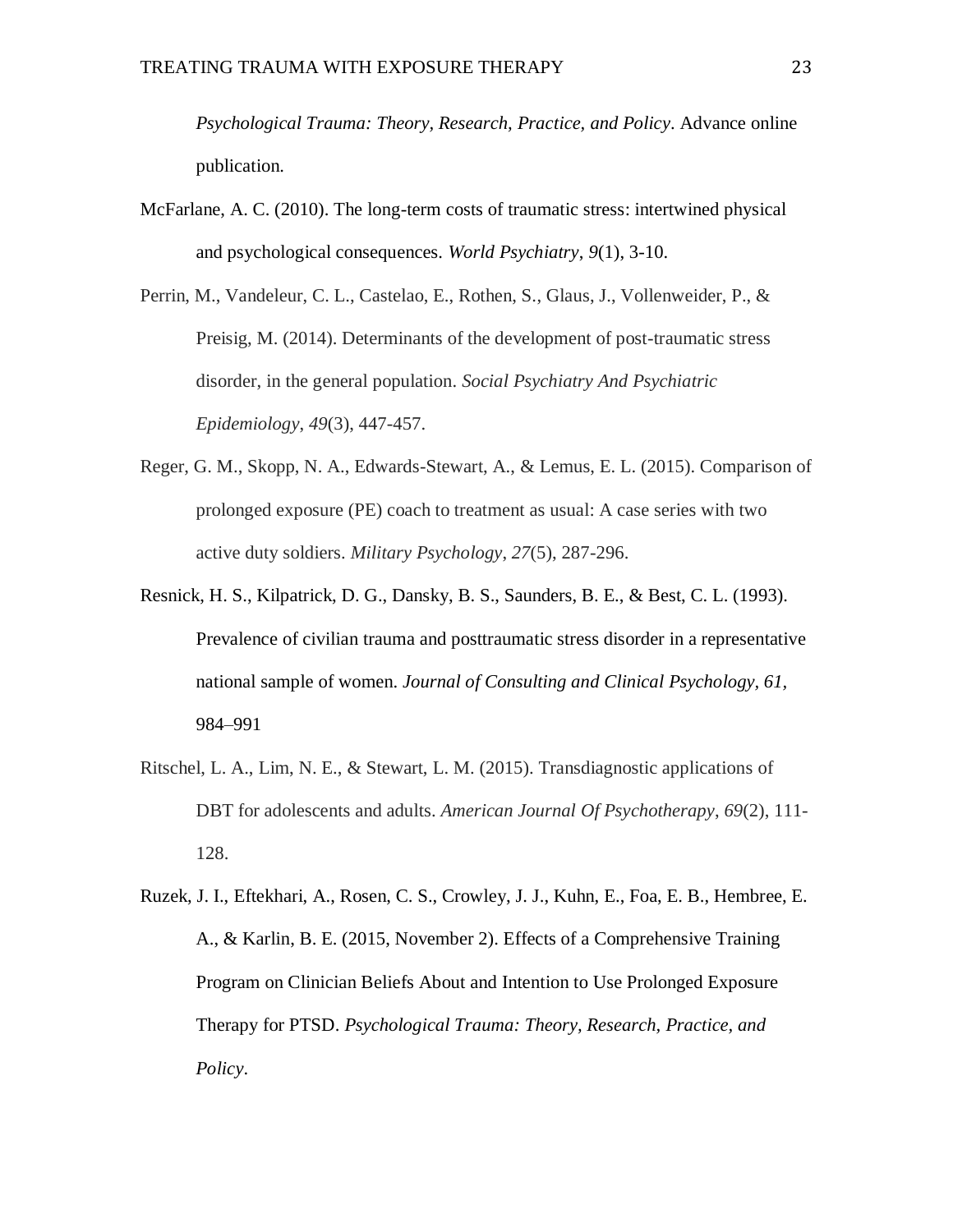- Sacks, V., Murphy, D., & Moore, K. (2014, July). Adverse Childhood Experiences: National and State Level Prevalence. In *Research Brief*.
- Salvatore, R. P. (2009). Posttraumatic stress disorder: A treatable public health problem. *Health & Social Work*, *34*(2), 153-155.
- Saylor, C.F., Cowart, B.L., Liposky, J. A., Jackson, C., & Finch, A. J., Jr. (2003). Media exposure to September 11: Elementary school students' experiences and posttraumatic symptoms. *American Behavioral Scientist*, 46, 1622-1642
- Sherin, J. E., & Nemeroff, C. B. (2011). Post-traumatic stress disorder: the neurobiological impact of psychological trauma. *Dialogues in Clinical Neuroscience*, *13*(3), 263-278.
- Sigel, B. A., Benton, A. H., Lynch, C. E., & Kramer, T. L. (2013). Characteristics of 17 statewide initiatives to disseminate trauma-focused cognitive-behavioral therapy (TF-CBT). *Psychological Trauma: Theory, Research, Practice, And Policy*, *5*(4), 323-333
- Simiola, V., Neilson, E. C., Thompson, R., & Cook, J. M. (2015). Preferences for trauma treatment: A systematic review of the empirical literature. *Psychological Trauma: Theory, Research, Practice, And Policy*, *7*(6), 516-524
- Substance Abuse and Mental Health Services Administration. (2012). *SAMHSA's working definition of trauma and principles and guidance for a trauma-informed approach*. Rockville, MD: Substance Abuse and Mental Health Services Administration.